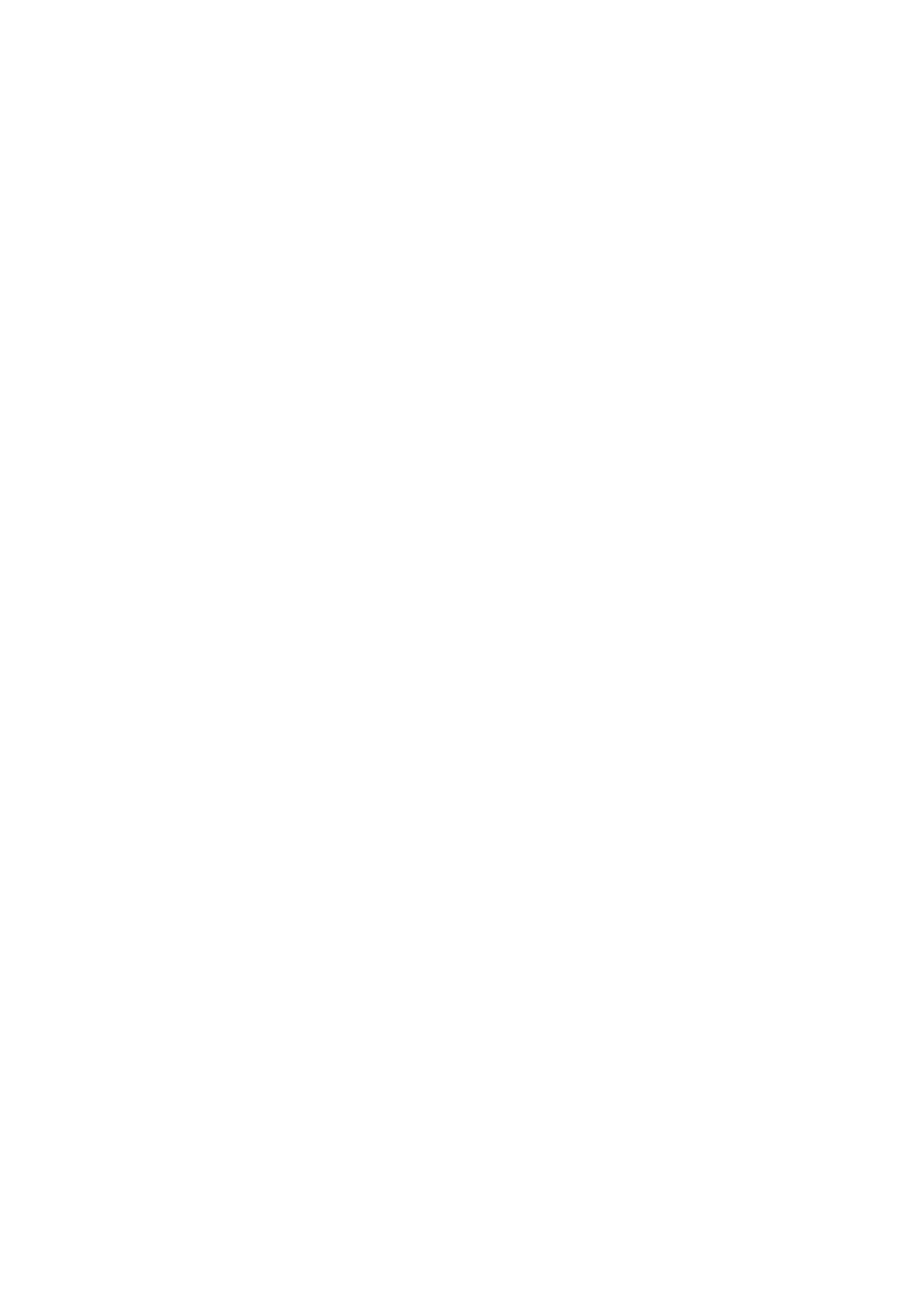## **Contents**

| Description |  |  |  |  |  |  |  |  |  |  |  |  |  |  |  |  |
|-------------|--|--|--|--|--|--|--|--|--|--|--|--|--|--|--|--|
|             |  |  |  |  |  |  |  |  |  |  |  |  |  |  |  |  |

Page

### **Interface Module**

### **MODBUS Data Transfer**

| General               |                |
|-----------------------|----------------|
|                       | 7              |
|                       | $\overline{7}$ |
|                       | 7              |
| Transmission rules    | 7              |
|                       | 7              |
| Permissible addresses | 7              |
| CRC checksum          | 7              |
|                       | -8             |
|                       | 9              |
|                       | 9              |
|                       | 10             |
|                       | 10             |
|                       | 11             |
|                       | 11             |
|                       |                |
|                       |                |

|--|--|--|--|--|--|--|--|--|--|--|--|--|--|--|--|--|--|--|--|--|--|--|--|--|--|--|--|--|--|--|

### **Calculation of Data**

| Readout of register pairs from TZA 401  13                                                               |  |
|----------------------------------------------------------------------------------------------------------|--|
| <b>Assignment of TZA 401 Variables</b><br>to MODBUS Registers  14                                        |  |
| BOOLEAN variables  14<br>Error status of hard and firmware  14<br>Status of physical Min./Max. values 14 |  |
| <b>MODBUS Register tables of TZA 401-</b>                                                                |  |

| Telegram functions  15 |
|------------------------|
|------------------------|

|                                                                                                                                | Page |
|--------------------------------------------------------------------------------------------------------------------------------|------|
|                                                                                                                                |      |
| Modbus read  20<br>Programming example for determining the CRC total of                                                        |      |
| the Modbus-RTU telegram $\ldots \ldots \ldots \ldots \ldots \ldots$ .<br>Determining count of "Thermal power P" (program P761) |      |
| with pair of register  22<br>Adding REAL constant 1 to register address 100  22                                                |      |

### **Programming Examples in Quickbasic 4.5**

| IEEE value calculations by means of                  |  |
|------------------------------------------------------|--|
|                                                      |  |
| IEEE- value calculation without special functions 24 |  |
|                                                      |  |
| Calculation of the CRC test total  25                |  |
|                                                      |  |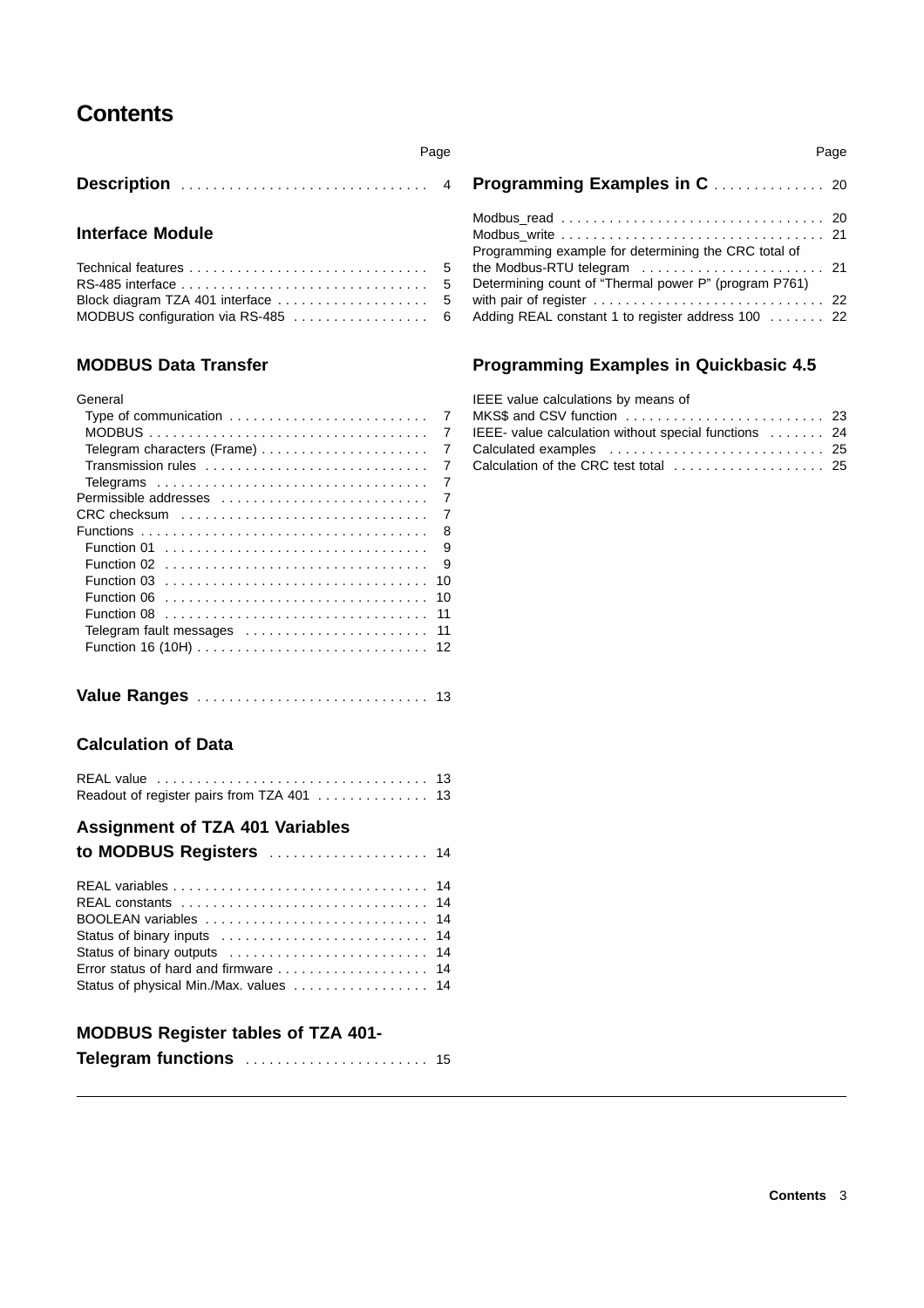# **Description**

Serial communication of the Measuring Computer TZA 401 can be set to two different types of protocols with the help of the TZAKON2 program:

#### **TZAKONFI Protocol**

Configuration and tuning of the TZA 401 with the TZAKON2 program.

#### **MODBUS Protocol**

Reading of measured data and writing/reading of constants according to the MODBUS protocol specification.

The measuring computers TA 401 always function as "Slaves", i.e. they react only when the overlying system, the "Master" (e.g. a PC), gives a due command. Supported are only the RTU process of the TZA 401 and only those functions important for the TZA 401.

For more information on the MODBUS protocol see:

GOULD MODICON MODBUS PROTOCOL Reference Guide Gould Inc., Programable Control Division P.O Box 3083 Andover, Massachussetts, 01810 PI-MBUS -300 Rev A, November 93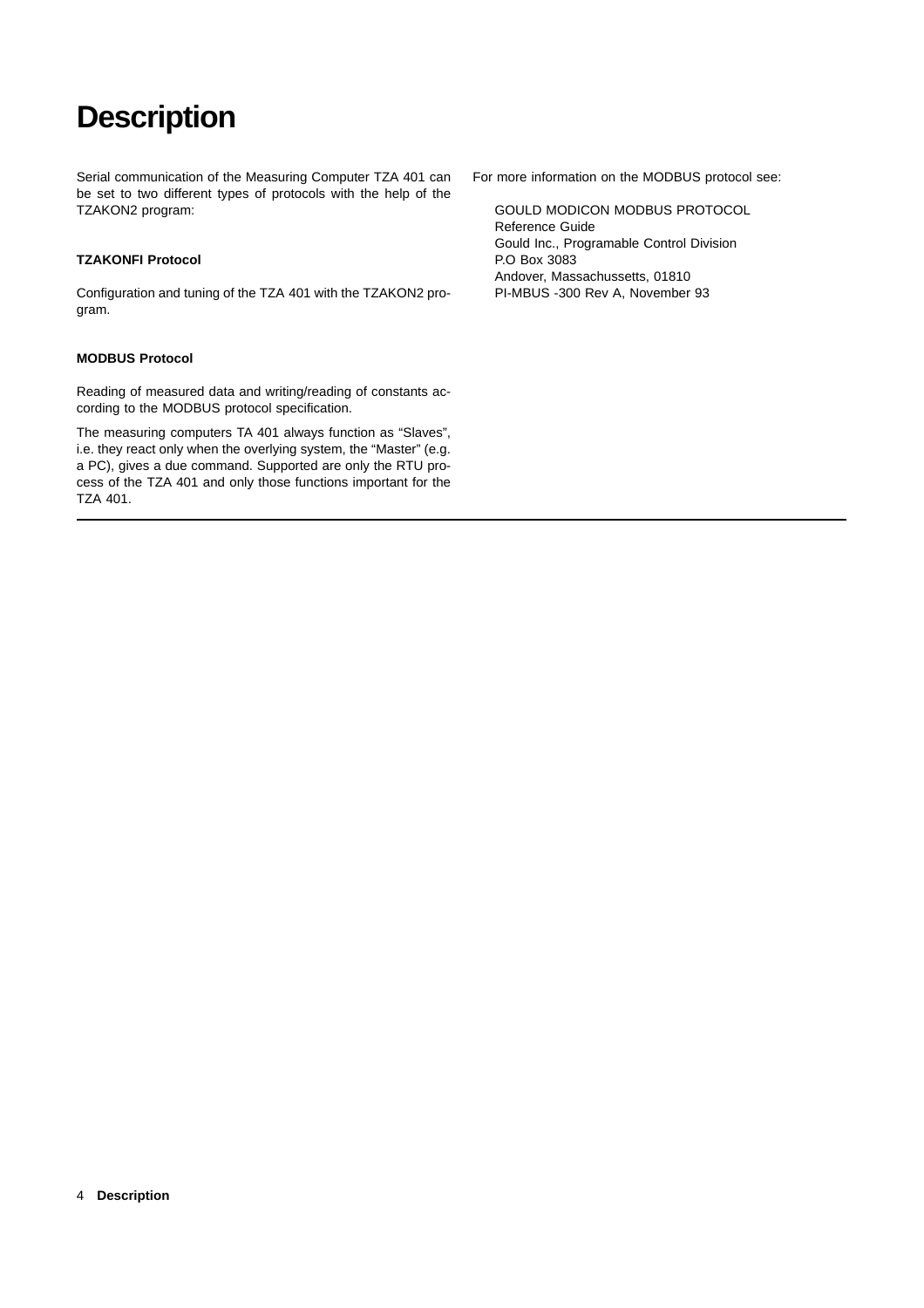# **Interface module**

## **Technical features**

The TZA 401 can be configured by way of a front-panel 9-pin D connector for the following interfaces:

| RS-232 |              | Interface for parameter tuning using the TZA- |  |  |
|--------|--------------|-----------------------------------------------|--|--|
|        | KON2 program |                                               |  |  |

RS-232 for connection of **one** TZA 401 to a MODBUS master (e.g. PC)

RS-485 for connecting a maximum of 32 MODBUS subscribers (including master)

The interface module is electrically isolated from the TZA 401. The type of interface is adjusted by way of two plug-in jumpers (see Configuration Instructions 42/18-51 EN).

| Interface                                  |                                                |                                |                               | Pinout            |                |
|--------------------------------------------|------------------------------------------------|--------------------------------|-------------------------------|-------------------|----------------|
| Type                                       | <b>Bridges</b>                                 | Signal A                       | Signal B                      | Zero              | Shield         |
| <b>RS-232</b><br>Front                     | B522, B523                                     | <b>RXD</b><br>Pin <sub>3</sub> | <b>TXD</b><br>Pin 2           | Pin 5             | St.<br>housing |
| <b>RS-485</b><br>Front                     | B521, B531                                     | $+RXTX$<br>Pin 3               | $-RX/TX$<br>Pin 8             | Pin 5             | St.<br>housing |
| <b>RS-485</b><br><b>Blade</b><br>connector | B521, B531<br>B506, B501, B3<br>B506, B501, B3 | $+RXTX$<br>Pin 26z<br>KI. 16   | $-RX/TX$<br>Pin 26d<br>KI. 17 | Pin 28z<br>KI. 18 | Pin 28d<br>PE  |

**Tab. 1** Technical features

# **Block diagram of TZA 401 interface**



The interface can alternatively also be routed through the bladetype terminal at the rear to the front panel connector (alternative to the alarm value output GW2) (see Fig. 1). Permissible are max. 32 bus subscribers (including PC). The bus (line structure, no branching, not longer than 1200 m) has stubs (not longer than 30 cm) leading to the respective subscribers.

At least a three-wire, twisted and shielded bus cable for data transmission and an extra isolated cable for potential balancing between the connections "Module zero" of all electrically separated bus subscribers should be used. In order to operate bus subscribers without electrical isolation, an extra separate cable with a big cross-section should be placed parallel to the data cable.



**Fig. 1** TZA 401 interface (adjustable: RS-232 or RS-485)

Z-18981 RS-232: Plug-in jumpers B 522, B 532

RS-485: Plug-in jumpers B 521, B 531

RS-485 (MODBUS) Connection to plug receptacle (alternative to alarm value GW2): Soldered jumpers B 506, B 501, BR 3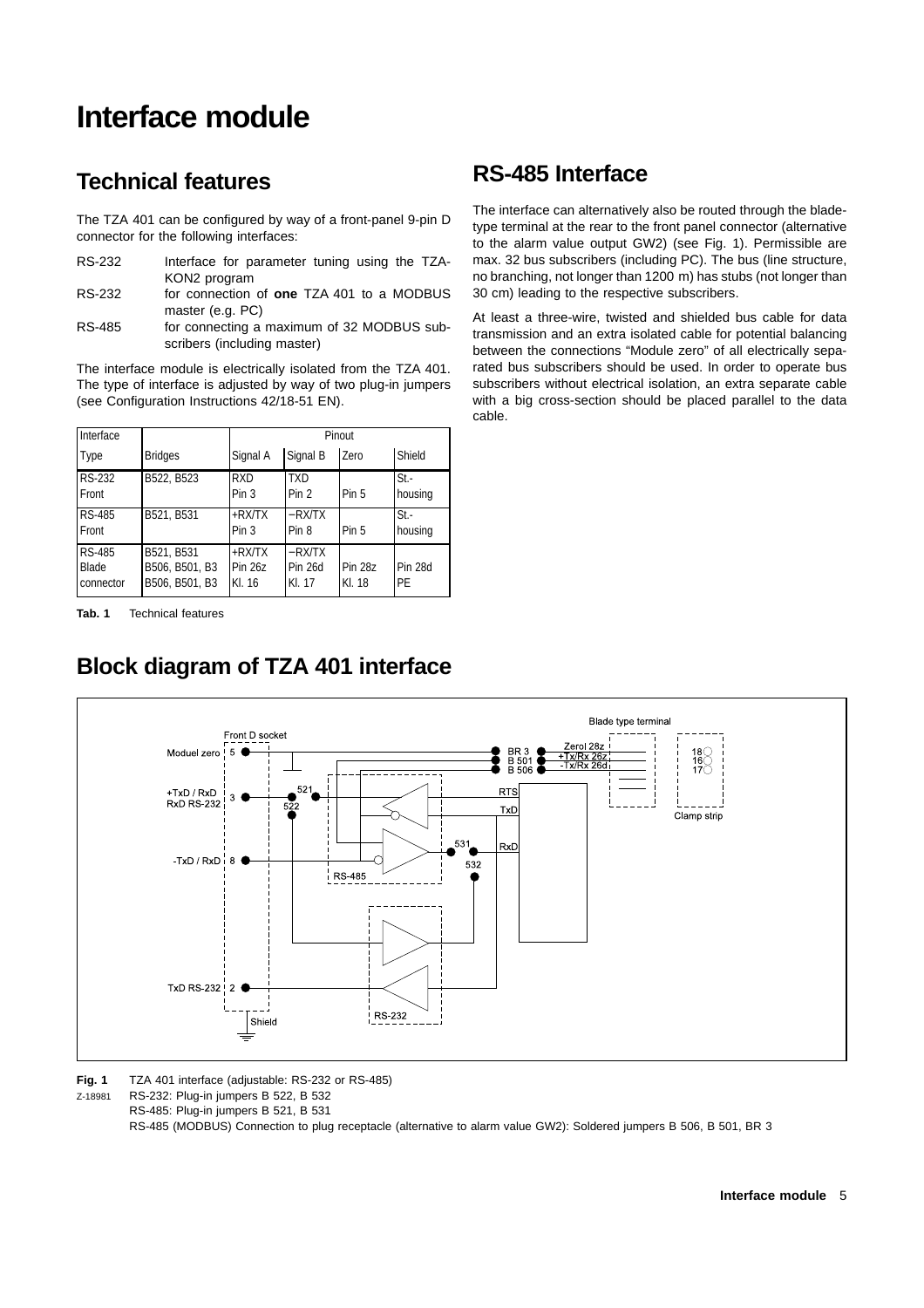

# **MODBUS Configuration via RS-485**

**Fig. 2** MODBUS configuration Z-18982 S Shield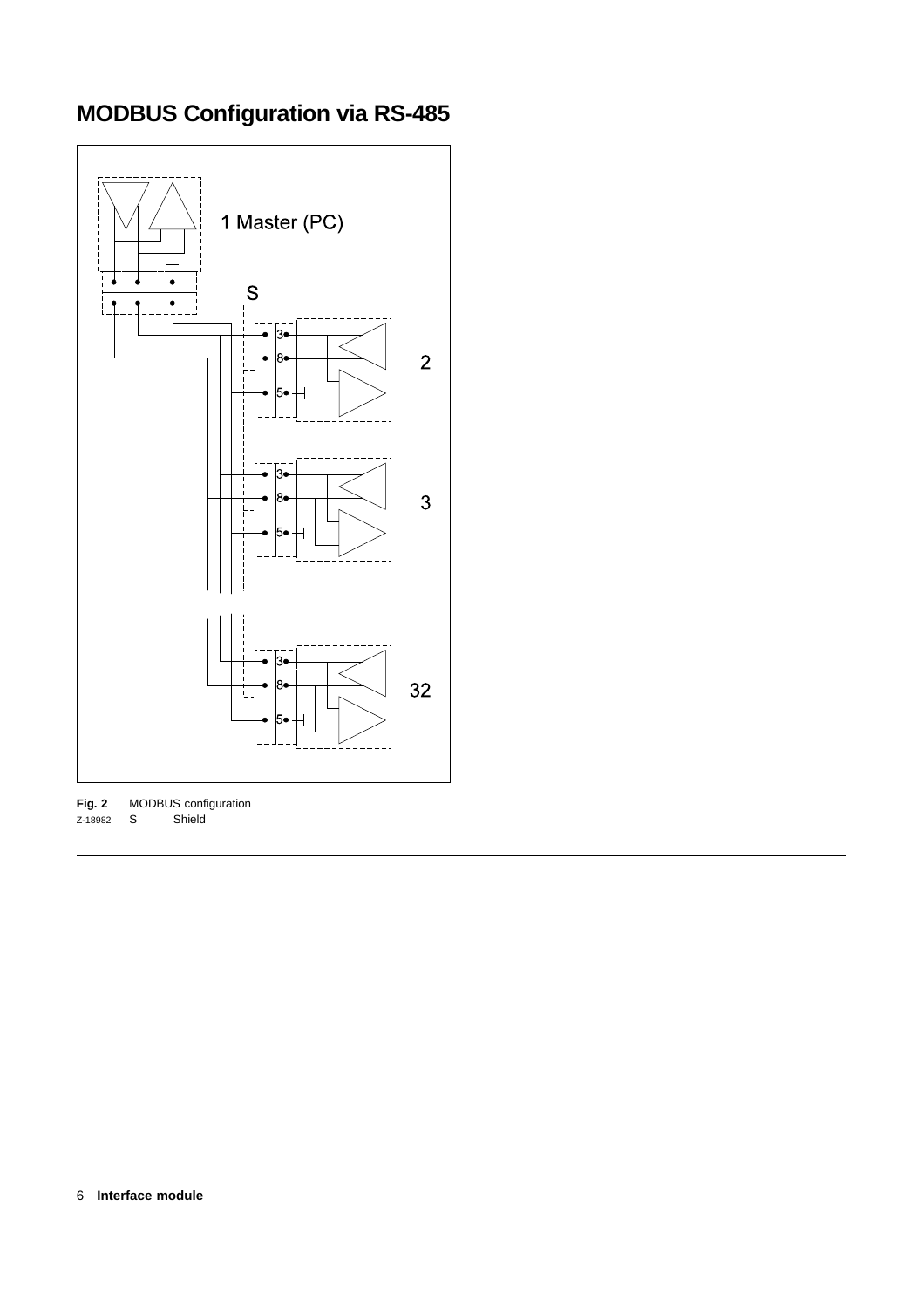# **MODBUS Data Transfer**

## **General**

#### **Type of Communication**

The type of communication (TZAKONFI or MODBUS) is selected in the TZAKON2 program (as of Version 3.2) (Menu item "MOD-BUS / TZAKONFI COMMUNICATION" of the main menu). The TZA 401 can only be configured or tuned in the TZAKONFI mode. Prior to the changeover, the following conditions must be fulfilled:

- The TZA 401 interface must be set to RS-232 (B 522 and B 532).
- − Connection between TZA 401 and PC can only be established with RS232 cable.
- − A program must have been loaded onto the measuring computer and started with "Power-On-Start".
- − The program should not execute any PRINT command (Hartmann & Braun's computation programs inhibit PRINT commands after Power-On-Start).
- In case of calibratable units, the plug-in jumper XB 6 should be removed from the I/O extension card.

When "MODBUS" is selected, a station address from 1...255 must be stated.

#### **MODBUS**

Any number of subscribers fulfilling the MODBUS specification can be Modbus participants. The number of subscribers is determined by the type of transmission technique applied:

| One Master and one Slave. | RS-232 |  |  |  |  |
|---------------------------|--------|--|--|--|--|
|---------------------------|--------|--|--|--|--|

RS-485 One Master and up to 31 Slaves.

To transfer data, a combination of telegram characters are grouped together to constitute one or several telegrams. These telegrams also take over the "Hand-Shake-function", whereby every telegram must first be answered from Master to Slave before another one can be sent.

Appropriate monitoring facilities are therefore required in the Master (e.g. PC), in order to keep out non-responsive bus subscribers ("Time-Out-Monitoring"). The Time-out period depends on the type of baud rate applied and the reaction time of the connected subscribers. It should be more than 200 ms to enable smooth communication with the TZA 401.

The TZA 401 operates with a fixed data transmission speed of 9600 baud.

#### **Telegram Characters (Frame)**

Telegrams consist of a sequence of I/0 information. The values to be transmitted are apportioned in bytes (= 8 bits). Each of these bytes is supplemented by

1 start bit and

1 stop bit.

There is no parity bit.

In the following description the term "Byte" is used, even if 10 bits are actually transmitted, including the start, stop bits.

#### **Transmission Rules**

The quiescent condition (= Pause) of the data cable corresponds to logical "1".

Before starting the data transmission, at least a time amounting to 3 bytes of the quiescent condition must be available on the data cable.

The space between the bytes of a telegram may not exceed 3 bytes, since a distance of more than 3.5 bytes is interpreted as a separation between two telegrams.

#### **Telegrams**

The modbus telegrams have the following structure:

|  |  | Pause   Address   Function   Data   Checksum   Pause |  |
|--|--|------------------------------------------------------|--|
|  |  | 1 Byte   1 Byte   n Bytes   2 Bytes                  |  |

#### **Permissible station addresses**

The figures 1 to 255 are permitted as station addresses of the bus subscribers.

The address 0 is the global address (broadcast address). This address is not accepted by TZA 401 and no acknowledgement is sent to the Master.

#### **CRC Checksum**

The checksum is calculated as a total of all the bytes of a telegram (without start, stop bits).

Program examples are provided in the Appendix for calculating the checksum (from page... ). For details please refer to the original documentation on MODBUS.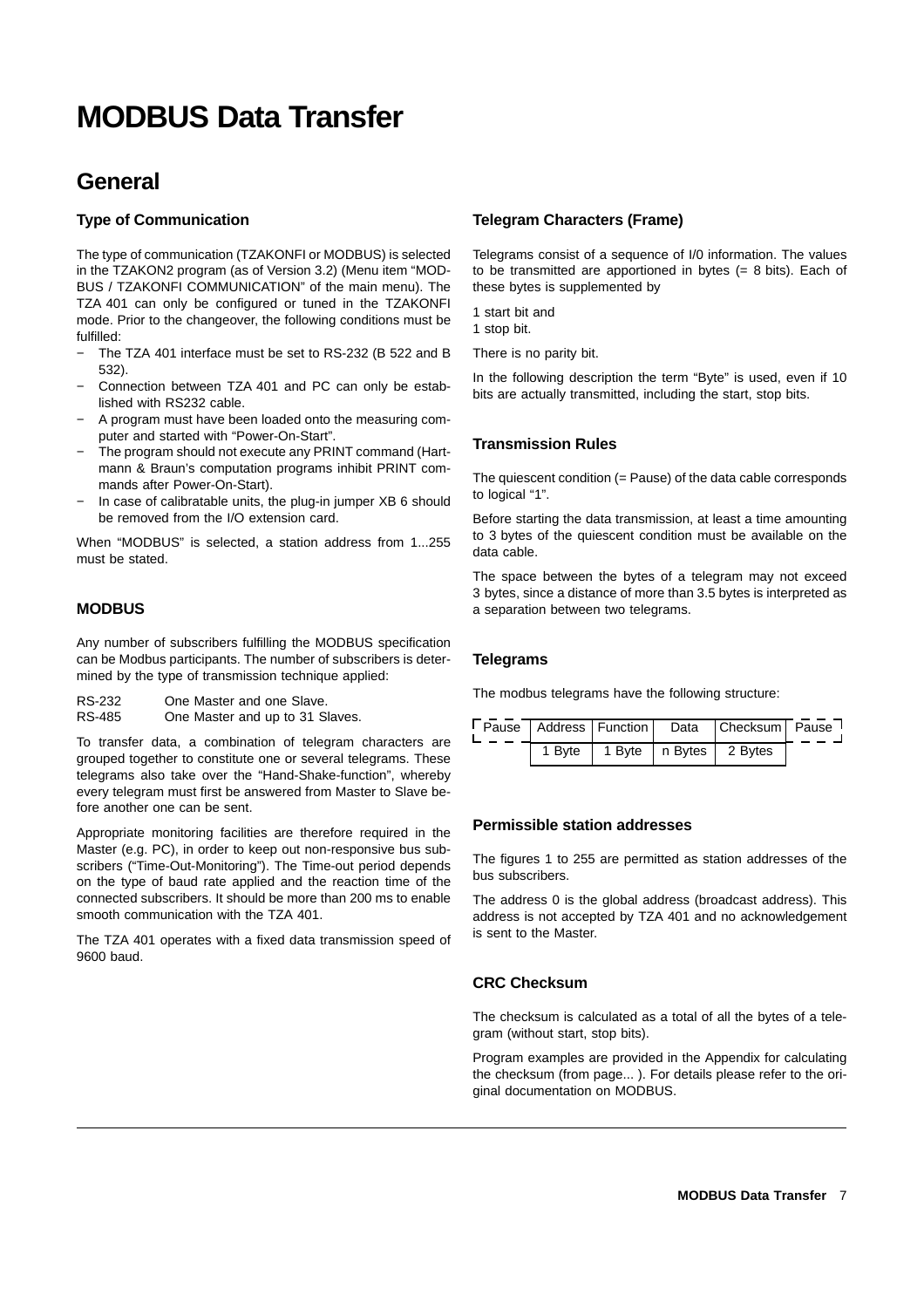# **Functions**

The TZA 401 supports the following functions:

| Code | Name                                      | Function                                                                          |
|------|-------------------------------------------|-----------------------------------------------------------------------------------|
| 01H  | <b>READ COIL STATUS</b>                   | Read binary output<br>values and status bits                                      |
| 02H  | <b>READ INPUT STATUS</b>                  | Read the binary input<br>values                                                   |
| 03H  | <b>READ HOLDING</b><br><b>REGISTERS</b>   | Read REAL values (IEEE<br>format)                                                 |
| 04H  | PRESET SINGLE<br><b>REGISTER</b>          | Input unit address                                                                |
| 05H  | <b>LOOPBACK</b><br><b>DIAGNOSTIC TEST</b> | Test telegram for<br>diagnosing the<br>conmmunication cpability<br>of the TZA 401 |
| O6H  | PRESET MULTIPLE<br><b>REGISTERS</b>       | Input of REAL Floating<br>point constants                                         |

**Tab. 2** Functions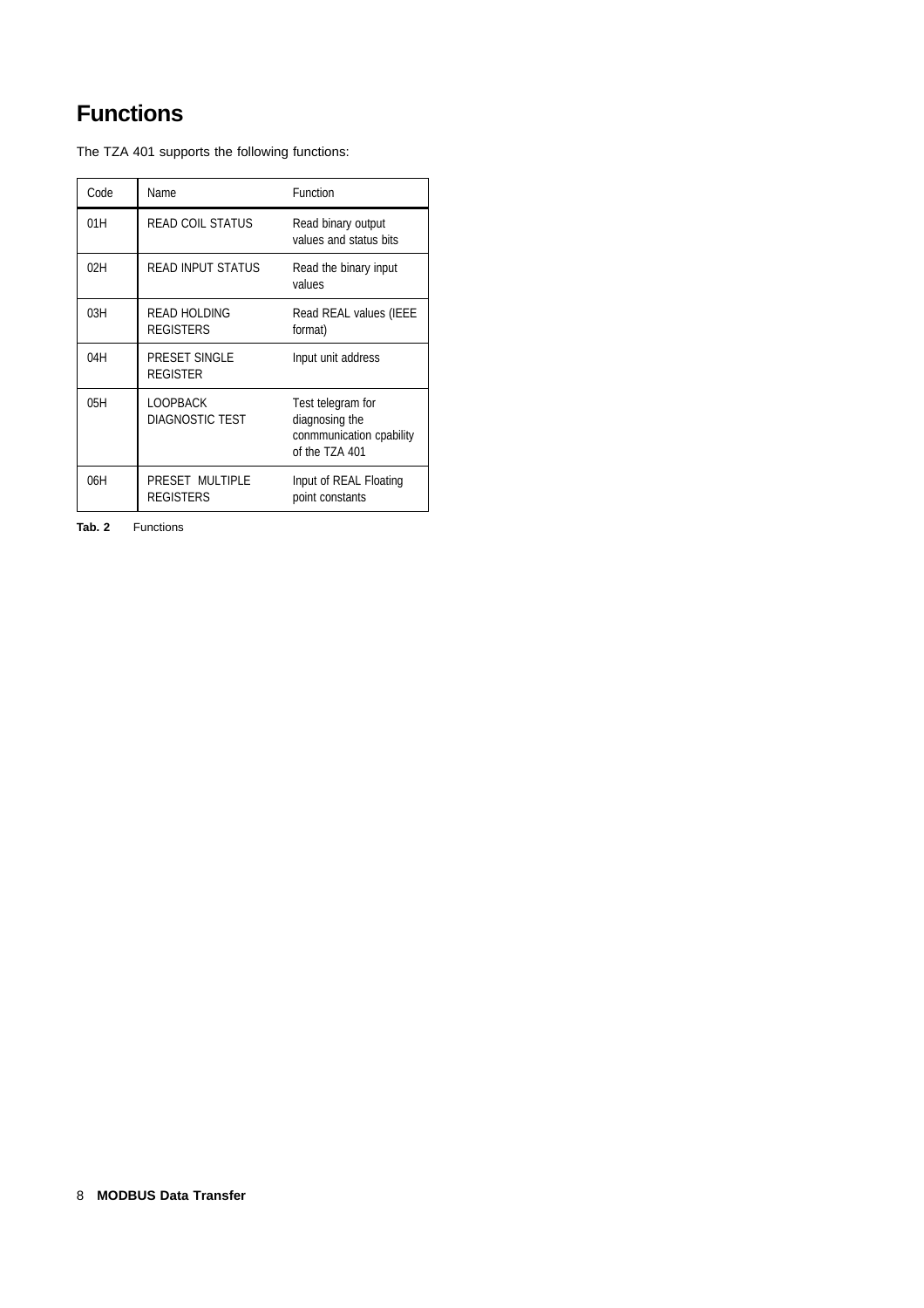#### **Function 01**

This function is used to query several consecutive binary values from the TZA401. The broadcast address 0 is not permissible.

#### **Example**

#### **1. Read telegram from Master to Slave No. 11H**

This telegram requests the binary status of the TZA 401 error status register PE\_E1 (Register address 22H) up to PE\_AX2 (Register address 2FH) (altogether 14 values).

|    | <b>Address Function Start address</b> |       | Quantity               |    | Checksum CRC |               |
|----|---------------------------------------|-------|------------------------|----|--------------|---------------|
|    | <b>HB</b> vte                         | LByte | <b>HB</b> vte<br>LByte |    | LByte        | <b>HB</b> vte |
| 01 | 00                                    | 22    | 00                     | 0E |              |               |

(all figures are hexadecimal)

#### **2. Answer telegram from Slave No. 11H to Master**

The answer contains binary information packed into a few bytes. The required number of bytes is calculated from: the number of bytes = INT (values  $/ 8$ ) + 1 (in this example: the number of bytes = INT  $(14 / 8) + 1 =$  INT  $(1,75) + 1 = 1 + 1 = 2$ .

| Address       | Function | Number of Status<br>bytes |          | <b>Status</b><br>22H29H 2AH2FH CRC | Checksum |       |
|---------------|----------|---------------------------|----------|------------------------------------|----------|-------|
|               |          |                           |          |                                    | LByte    | Hbyte |
|               | 01       | 02                        | 8 Bits   | 8 Bits                             |          |       |
| $\sim$ $\sim$ |          |                           | $\cdots$ |                                    |          |       |

(all figures are hexadecimal)

The number of bytes reveals how many data bytes are going to follow. The example are two bytes:

#### **Data byte No. 1**

Status 22H to 29H Status of the error status register PE\_E1 to PE\_A1

| <b>Bit</b>    |           |    |    |                |    |    |                |  |
|---------------|-----------|----|----|----------------|----|----|----------------|--|
| Address       | 29        | 28 |    | 26             | 25 | 24 | 23             |  |
| Reg. PE_      | <b>A1</b> | EB | E6 | E <sub>5</sub> | E4 | E3 | E <sub>2</sub> |  |
| <b>Status</b> |           |    |    |                |    |    |                |  |

(all figures are hexadecimal, status x can be 0 or 1)

#### **Data byte No. 2**

Status 2AH to 2FH Status of the binary inputs PE\_A2 to PE\_AX2

Since only 6 binary pieces of information are transmitted in this byte, bits 6 and 7 are assigned with "0". Bits 0 to 5 contain the required data.

| <b>Bit</b>    |  |                 |                 |                 |                 |    |    |
|---------------|--|-----------------|-----------------|-----------------|-----------------|----|----|
| Adresse       |  | 2F              | 2F              | 2D              | 2C              | 2B | 2Α |
| Reg. PE_      |  | AX <sub>2</sub> | AX <sub>1</sub> | EX <sub>2</sub> | EX <sub>1</sub> | AB | A2 |
| <b>Status</b> |  |                 |                 |                 |                 |    |    |

(all firuges are hexadecimal, status x can be 0 or 1)

#### **Function 02**

This function is used to query several subsequent binary input values from the TZA 401. The broadcast address 0 is not permissible.

#### **Example**

#### **1. Read telegram from Master to Slave No. 11H**

This telegram requires the status of the TZA 401 binary inputs EB1 (Register address 0) to EB4 (Register address 3), making 4 values altogether.

|    | <b>Address Function Start address</b> |       | Quantity      |       | Checksum CRC |               |
|----|---------------------------------------|-------|---------------|-------|--------------|---------------|
|    | <b>HB</b> vte                         | LByte | <b>HB</b> vte | LByte | LBvte        | <b>HB</b> vte |
| 02 | 00                                    | 00    | 00            | 04    |              |               |

(all figures are hexadecimal)

#### **2. Answer telegramm from Slave No. 11H to Master**

In the answer is the binary information packed into a few bytes. The required number of bytes is calculated as follows: the number of bytes = INT (values  $/ 8$ ) + 1 (in this example: the number of bytes =  $INT (4 / 8) + 1 = INT (0.5) + 1 = 0 + 1 = 1$ .

| Address | Function | Number of<br>bytes | <b>Status</b><br>$0$ to $4$ | Checksum<br><b>CRC</b> |       |  |
|---------|----------|--------------------|-----------------------------|------------------------|-------|--|
|         |          |                    |                             | LByte                  | Hbyte |  |
|         | 02       | 01                 | 8 Bit                       |                        |       |  |

(all figures are hexadecimal)

The number of bytes reveal how many data bytes are to follow.

#### **Data byte**

Status 0 to 4 Status of the binary inputs EB1, EB2, EB3 and EB4

Since only 4 binary pieces of information are transmitted in this byte, bits 4 to 7 are assigned with "0". Bits 0 to 3 contain the required data.

| Bit           |   |  | w   |                 |                 |     |
|---------------|---|--|-----|-----------------|-----------------|-----|
| Address       |   |  |     |                 |                 |     |
| Reg. PE_      |   |  | EB4 | EB <sub>3</sub> | EB <sub>2</sub> | EB1 |
| <b>Status</b> | U |  |     |                 |                 | л   |

(all figures are hexadecimal, status x can be 0 or 1)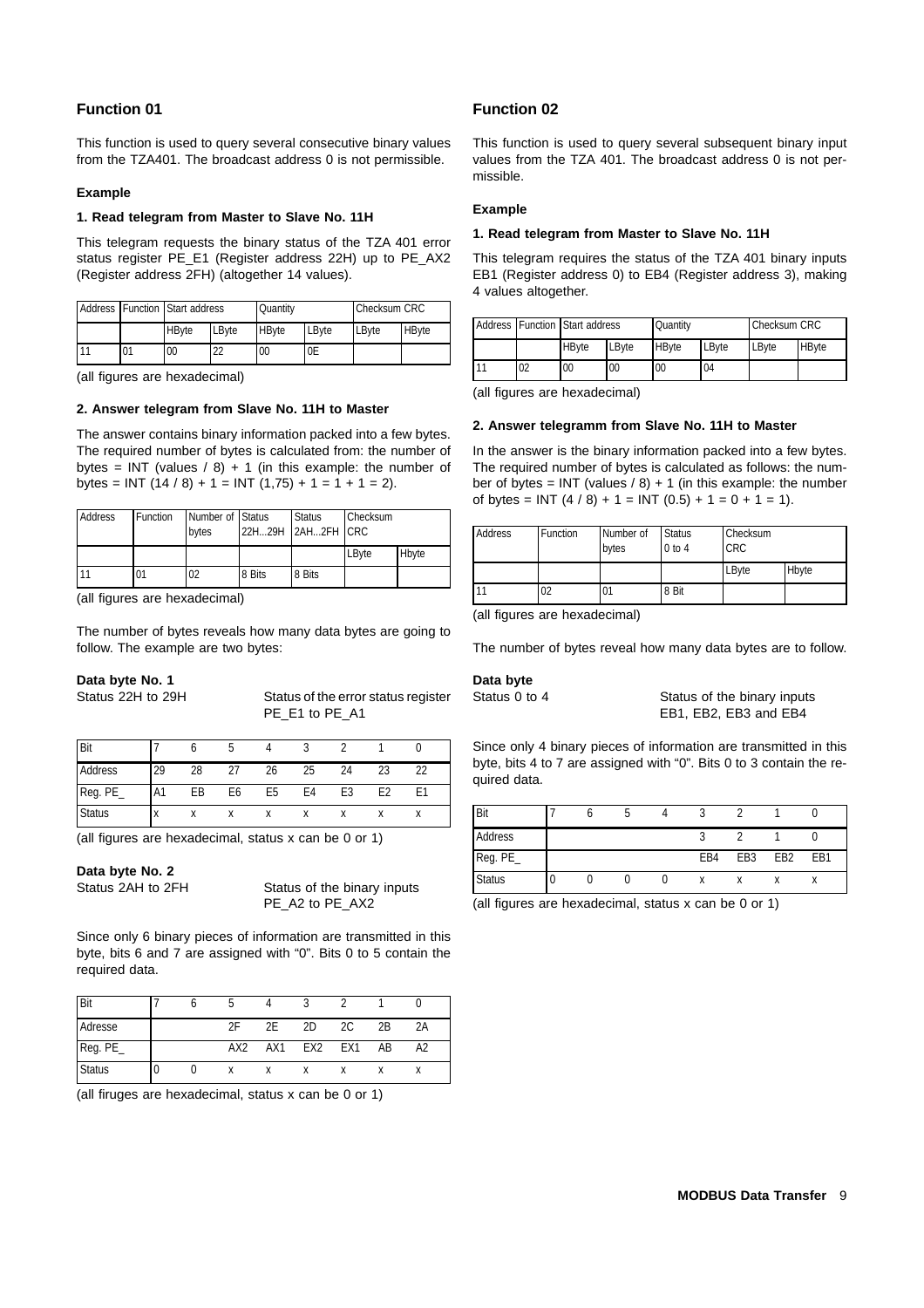#### **Function 03**

This function is used to query a floating point REAL value from the TZA 401. The broadcast address 0 is not permissible.

#### **REAL Values**

In the TZA 401 REAL values are stored in BASIC 52 floating point format (6-byte packed BCD format). In order to read these values, a conversion of the TZA 401 communication firmware into the IEEE floating point format takes place.

The IEEE floating point format is composed of 32 bits and always occupies 2 registers (4 bytes see Chapter "Computation of data"). For this reason, 2 registers must always be stated in the column "Quantity".

#### **Example**

Reading of the analog input signal "Sig\_E3" from registers 42H and 43H:

|    | Address Function Start address |       | Quantity      |       | Checksum CRC |               |
|----|--------------------------------|-------|---------------|-------|--------------|---------------|
|    | <b>HB</b> vte                  | LByte | <b>HB</b> vte | LByte | <b>LBvte</b> | <b>HB</b> vte |
| 03 | 00                             | 42    | 00            | 02    |              |               |

(all figures are hexadecimal)

The answer has the following structure:

|    | Address Function Quantity IEEE floating point value |              |                         |       | <b>Checksum CRC</b>     |       |       |              |
|----|-----------------------------------------------------|--------------|-------------------------|-------|-------------------------|-------|-------|--------------|
|    |                                                     | <b>B</b> vte | Date [0]<br>Address 42H |       | Date [1]<br>Address 43H |       |       |              |
| 11 | 03                                                  |              | <b>HB</b> vte           | LByte | <b>HB</b> vte           | LByte | LByte | <b>HBvte</b> |

(all figures are hexadecimal)

The conversion of the 4 bytes into REAL values is described in the Chapter on "Calculation of data".

#### **Function 06**

With function 6 only the MODBUS unit address can be set or modified in TZA 401. Writing over other registers is not possible. The target address must always be stated with 0000H, the target data contain the new unit address.

#### **Example**

Change the unit address from 11H to 12H:

|    | Address Function Target address |       | Target data   |       | Checksum CRC |              |
|----|---------------------------------|-------|---------------|-------|--------------|--------------|
|    | <b>HB</b> vte                   | LByte | <b>HB</b> vte | LByte | LByte        | <b>HBvte</b> |
| 06 | 00                              | 00    | 00            | 12    |              |              |

(all figures are hexadecimal)

The response is structured as follows:

|    |    | Address Function Target address |       | Target data  |       | Checksum CRC |       |  |
|----|----|---------------------------------|-------|--------------|-------|--------------|-------|--|
|    |    | <b>HByte</b>                    | LByte | <b>HByte</b> | LByte | LByte        | HByte |  |
| 11 | 06 | 00                              | 00    | $00\,$       | 12    |              |       |  |
|    |    |                                 |       |              |       |              |       |  |
|    |    |                                 |       |              |       |              |       |  |
|    |    |                                 |       |              |       |              |       |  |

(all figures are hexadecimal)

After this answer telegram, the TZA 401 can now be addressed via the unit address 12.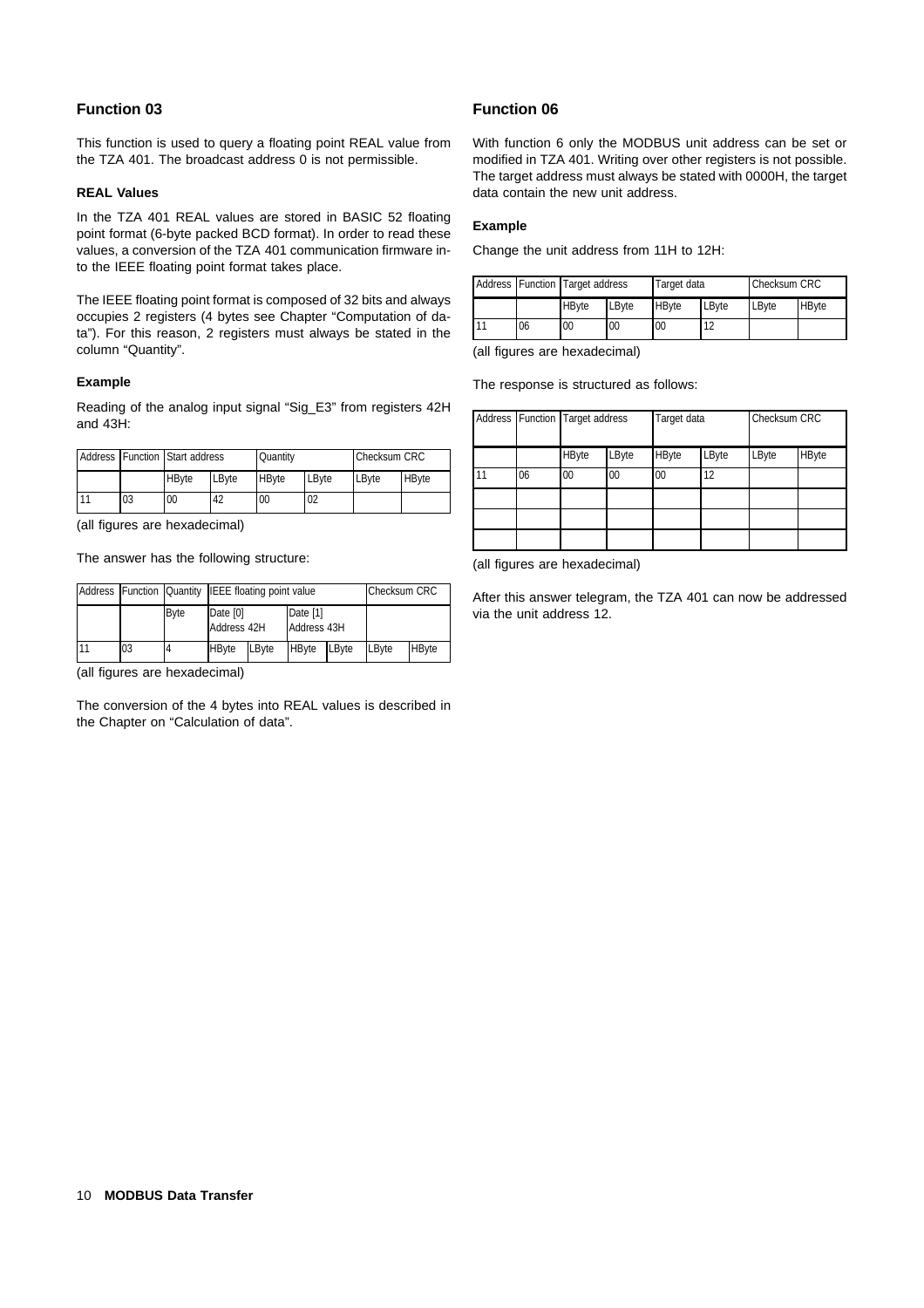#### **Function 08**

This function is used to diagnose communication, whilst the TZA 401 is featuring the "Loopback" test function. The telegram received is sent back immediately as answer telegram by the TZA 401.

#### **Example**

This telegram is directed towards bus subscriber No. 11H. The bus subscriber No. 11H interpretes this telegram, checks the CRC checksum and sends the same telegram back to the Master. The diagnostics code must always be 0000. Otherwise the error will be transmitted back. The data can be of any kind.

|    | Address Function Diagnosis code |       | Data          |       | Checksum CRC |               |
|----|---------------------------------|-------|---------------|-------|--------------|---------------|
|    | <b>HB</b> vte                   | LByte | <b>HB</b> vte | LByte | LByte        | <b>HB</b> vte |
| 08 | 00                              | 00    | A5            | 37    |              |               |

(all figures are hexadecimal)

The answer is identical to the query:

|    | Address Function Diagnosis code |       | Data         |       | Checksum CRC |              |
|----|---------------------------------|-------|--------------|-------|--------------|--------------|
|    | <b>HB</b> vte                   | LByte | <b>HBvte</b> | LByte | LByte        | <b>HBvte</b> |
| 08 | 00                              | 00    | A5           | 37    |              |              |

(all figures are hexadecimal)

#### **Error Message Telegram**

Every telegramm sent from the Master to the Slave is checked by the Slave for validity. In case of erroneous telegram, except a CRC error, the Slave generates and sends an error telegram to the Master. To enable this, the 7th bit in the answer telegram is set to "high" in the function bit and an error code No. is supplied.

The following errors are recognized by the communication unit:

- − wrong function byte Code 1
- − wrong start address Code 2
- − wrong number of values Code 2
- − target data uninterpretable Code 3
- CRC checksum error no answer telegram

#### **Example**

Read status of the binary inputs EB1 to EB4. A wrong start address has been stated =  $0023H$ .

|    | Address Function Start address |       | Quantity      |       | <b>Checksum CRC</b> |               |
|----|--------------------------------|-------|---------------|-------|---------------------|---------------|
|    | <b>HB</b> vte                  | LByte | <b>HB</b> vte | LByte | LBvte               | <b>HB</b> vte |
| 02 | 00                             | 23    | 00            | 04    |                     |               |

(all figures hexadecimal)

The answer is:

| Address | Function | Error code | Checksum CRC |       |
|---------|----------|------------|--------------|-------|
|         |          |            | LByte        | HByte |
|         | 82       | 02         |              |       |

(all figures are hexadecimal)

The error bit 7 in the function byte is set! error code 2: false target address was sent back!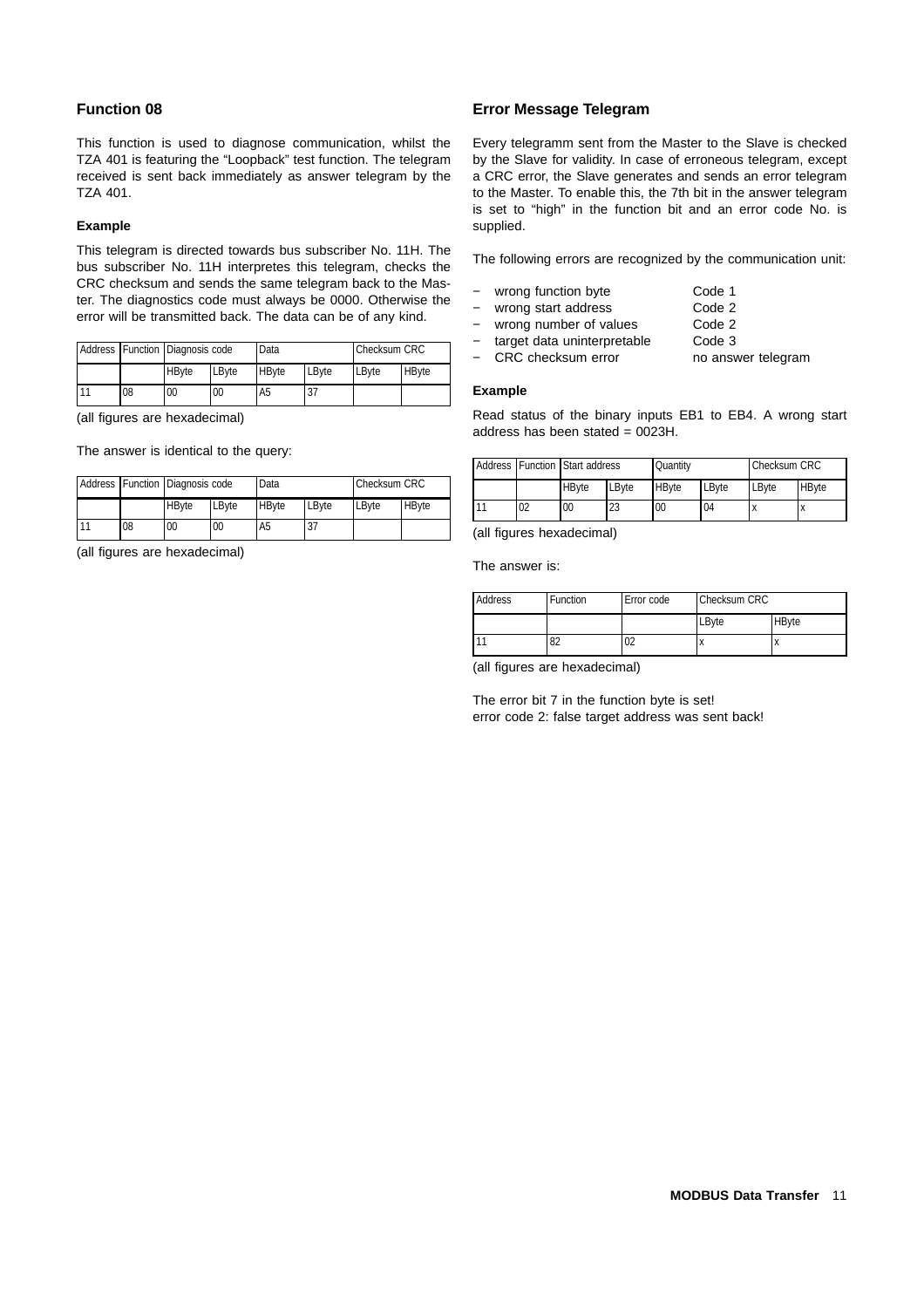#### **Function 16 (10H)**

Function 16 permits REAL constants to be input or modified in the TZA 401. Only one REAL value can always be transferred. In order to transmit one value, 2 registers (4 bytes) are required. Inputs: in the column "Register Quantity" always "2"; in the column "Byte Quantity" always "4". Storage space is available in TZA 401 for 71 REAL constants. They occupy register addresses 100....240 (64H...0F0H).

#### **Example**

Unit address 11H; Register address = 64H; Floating point REAL value =  $1.234567 \rightarrow$  IEEE format = 3F9E064B

| Address | Function | Register address |       | Register No. |       | No. of<br>bytes | . Data word         |                    | 2. Data word         |                      | CRC checksum |       |
|---------|----------|------------------|-------|--------------|-------|-----------------|---------------------|--------------------|----------------------|----------------------|--------------|-------|
|         |          | HBvte            | LByte | Hbyte        | LByte |                 | Mantissa<br>Bit 815 | Mantissa<br>Bit 07 | Exponent<br>Bit 2431 | Mantissa<br>Bit 1623 | LBvte        | HByte |
|         | 10       | 00               | 64    | 00           | 02    | 04              | 06                  | 4B                 | 3F                   | 9E                   | 40           | 72    |

(all figures are hexadecimal)

The answer is structured as follows:

|    | Address   Function   Register address   Number of |       | registers     |       | Number<br>of bytes | <b>Checksum CRC</b> |              |
|----|---------------------------------------------------|-------|---------------|-------|--------------------|---------------------|--------------|
|    | <b>HB</b> vte                                     | LByte | <b>HB</b> vte | LByte |                    | LByte               | <b>HByte</b> |
| 10 | 00                                                | 64    | 00            | 02    | 04                 | 07                  | 02           |

(all figures are hexadecimal)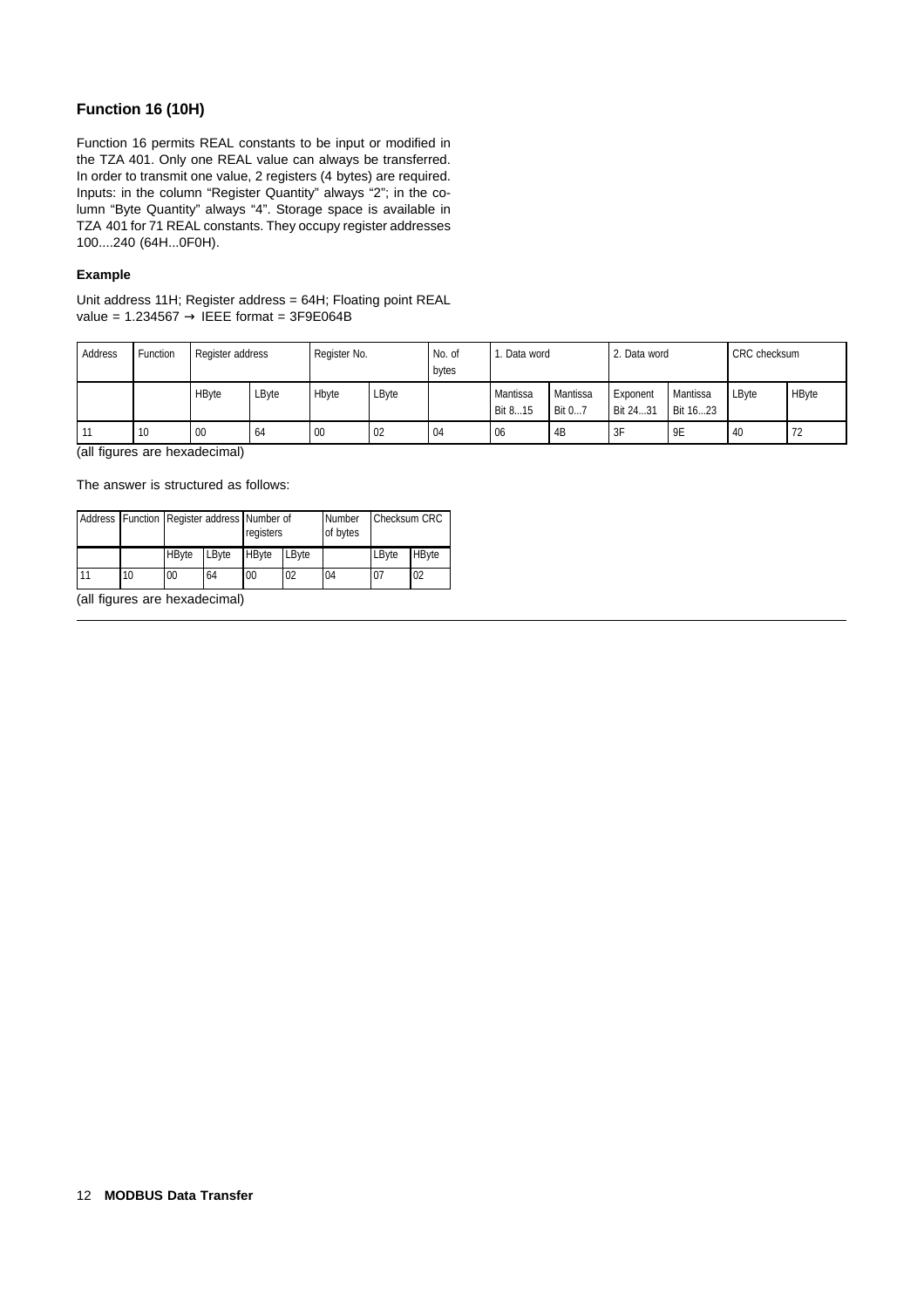# **Value Ranges**

#### **REAL**

− 1,175495 E−38 ... 0 ... 3,402823 E+38 (stored in two registers (= 4 bytes))

#### **BOOL**

0 and 1

# **Calculation of the Data**

### **REAL Values**

The BASIC-52 floating point format used in the TZA 401 is converted into the IEEE format. The IEEE format corresponds to the type of format used in PCs.

The MODBUS protocol requires only 16-bit signed integers as transmission values. In order to also transmit floating point figures with the same accuracy, the TZA 401 has been equipped with a feature for transmitting a 32-bit value in IEEE format: the "Pair of Register" method.

The pair of register method is also featured in Hartmann & Braun's compact automation system Digimatik. It involves transmitting REAL values (4-byte IEEE format) in two subsequent 16 bit registers. Registers with even addresses transmit the low order byte "Word"; registers with odd addresses (even + 1) transmit the high-order byte "Word" (16-Bit-register). If the consistency of the display is to be maintained, both registers must always transmit a 32-bit value in sequence (one after the other).

| $ -----WORD 2----- - -1-----$                                                        |
|--------------------------------------------------------------------------------------|
| 31.3023.2216 15                                                                      |
| $ s $ 8 bits $ msb23$ bit mantisselsb                                                |
| $\Box$<br>    +----------- Mantissa                                                  |
| $+$ -------------------- Exponent (7fh)<br>+------------ Sign bit (0 = Pos, 1 = Neg) |

The real exponent value is the exponent minus 7Fh for the IEEE 4-byte REAL format.

Depending on the programming language used in the PC, the respective bytes of the REAL values can be accessed directly or indirectly. Computer systems with a different numerical format or which do not permit access to the respective components of the REAL values are stated in the appendix with Program Examples in C and Quick-Basic for the conversion of REAL values into the byte pattern of the IEEE format.

### **Reading of a Pair of Registers from a TZA 401**

A BASIC 52 floating point value is addressed with a telegram of function 03, converted into IEEE format and stored in two registers (4-byte). The answer telegram is compiled and transmitted to the Master. It is in the Master that the two registers of the floating point value in the IEEE format are brought together again.

Regulation for the joining of the two register values each with 16 bits in a (4 byte IEEE) REAL value, whereby data[0] of the read value of the even register and data[1] of odd register contain:

float \*ptrReal int data[2]

ptrReal = (float \*)&data[0]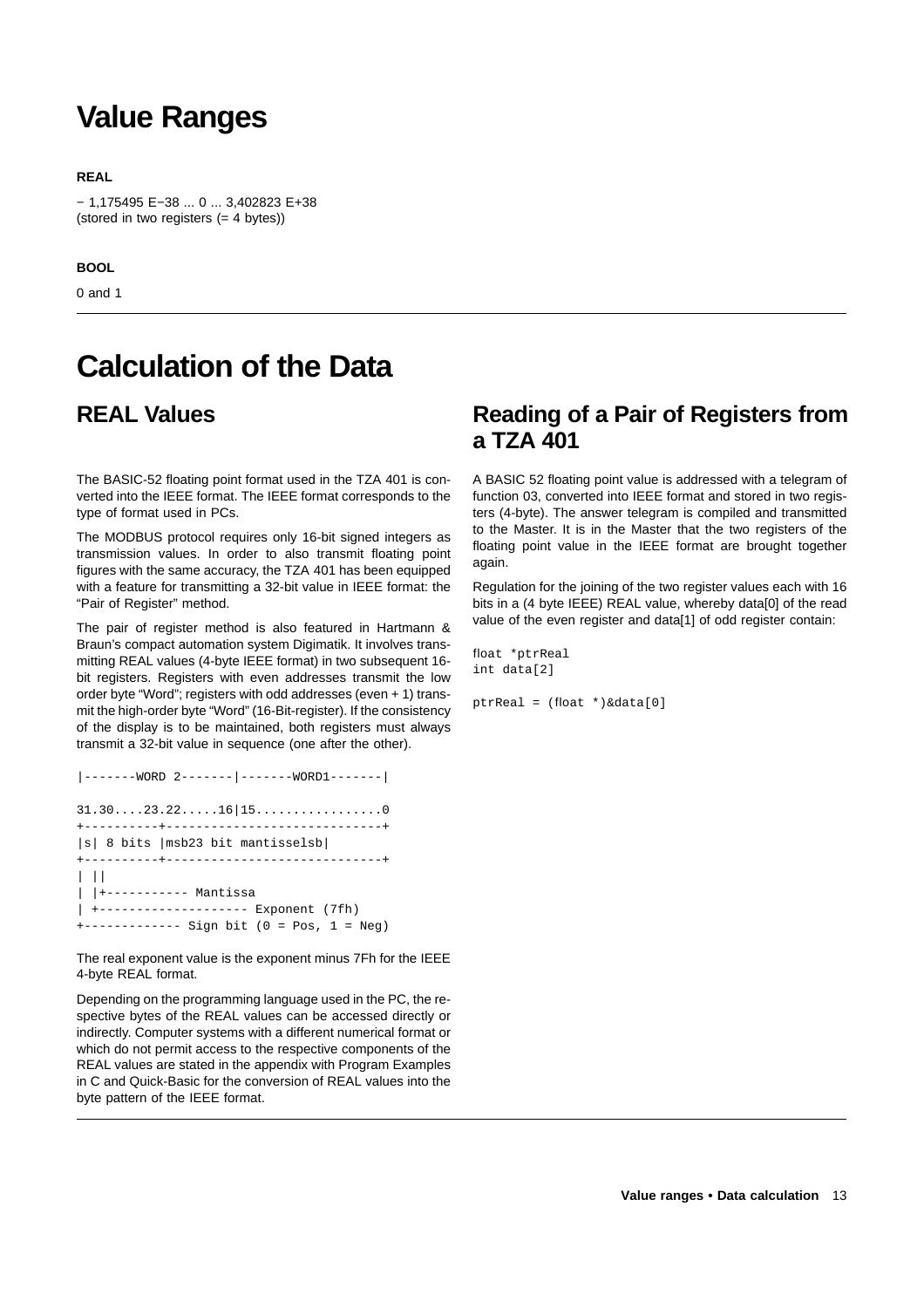# **Assignment of the TZA 401 Variables to the MODBUS Register**

The assignment of the respective parameters and dynamic variables to the registers is stated in the following Modbus register tables.

All register numbers are noted in decimals and hexadecimals.

## **REAL Variables**

Register 0 to 96 is reserved for reading REAL variables with the MODBUS function 03. The pair of register method is applied for reading the 32-Bit values. The variables are permanently assigned to the TZA 401 computation programs P731, P735, P751, P761 and P765, and are subdivided into physical and electrical measured and computed values.

## **REAL Constants**

REAL constants can be entered into the TZA 401 with function 10H via the MODBUS and read out with function 03. The Pair of Register method is also applied in this process. Registers 100 (64H) to 240 (0F0H) have been reserved for this purpose. These constants function as parameter data for the TZA 401 and are administered by the respective TZA 401 BASIC program loaded.

## **BOOLEAN Variables**

BOOLEAN variables are divided into four groups:

- − Status (high/low) of the binary inputs
- − Status (high/low) of the binary outputs
- − Error status of the hard and firmware
- Status of the physical Min./Max. values of the calculation programs P731, P735, P751, P761 and P765

## **Status of Binary Inputs**

All binary input states of the TZA 401 can be read out with the MODBUS function 02, see the MODBUS register table of function 02: Input state. In the response telegram, each input state is assigned to a bit in the data byte. See data transmission function 02.

### **Status of Binary Outputs**

With the MODBUS function 01 all binary output states of the TZA 401 can be read out. See the MODBUS register table of function 01: Output status. The addresses 0 to 6 have been reserved for this. In the response telegram, each error status is assigned to a bit in the data byte. See data transmission function በ1.

### **Error Status of Hard and Firmware**

With the MODBUS function 01 all error registers of the TZA 401 can be read out. See MODBUS register table of function 01: Error status. The addresses 7 to 29 have been reserved for this. In the response telegram, each error status is assigned to a bit in the data byte. See data transmission function 01.

## **Status of physical Min./Max. Values**

All status register of the Min./Max limit alarms can be read out with the MODBUS function 01. See the MODBUS register table of function 01: Min.-Max.-Status. The addresses 34 to 47 have been reserved for this. In the response telegram, each error status is assigned to a bit in the data byte. See data transmission function 01.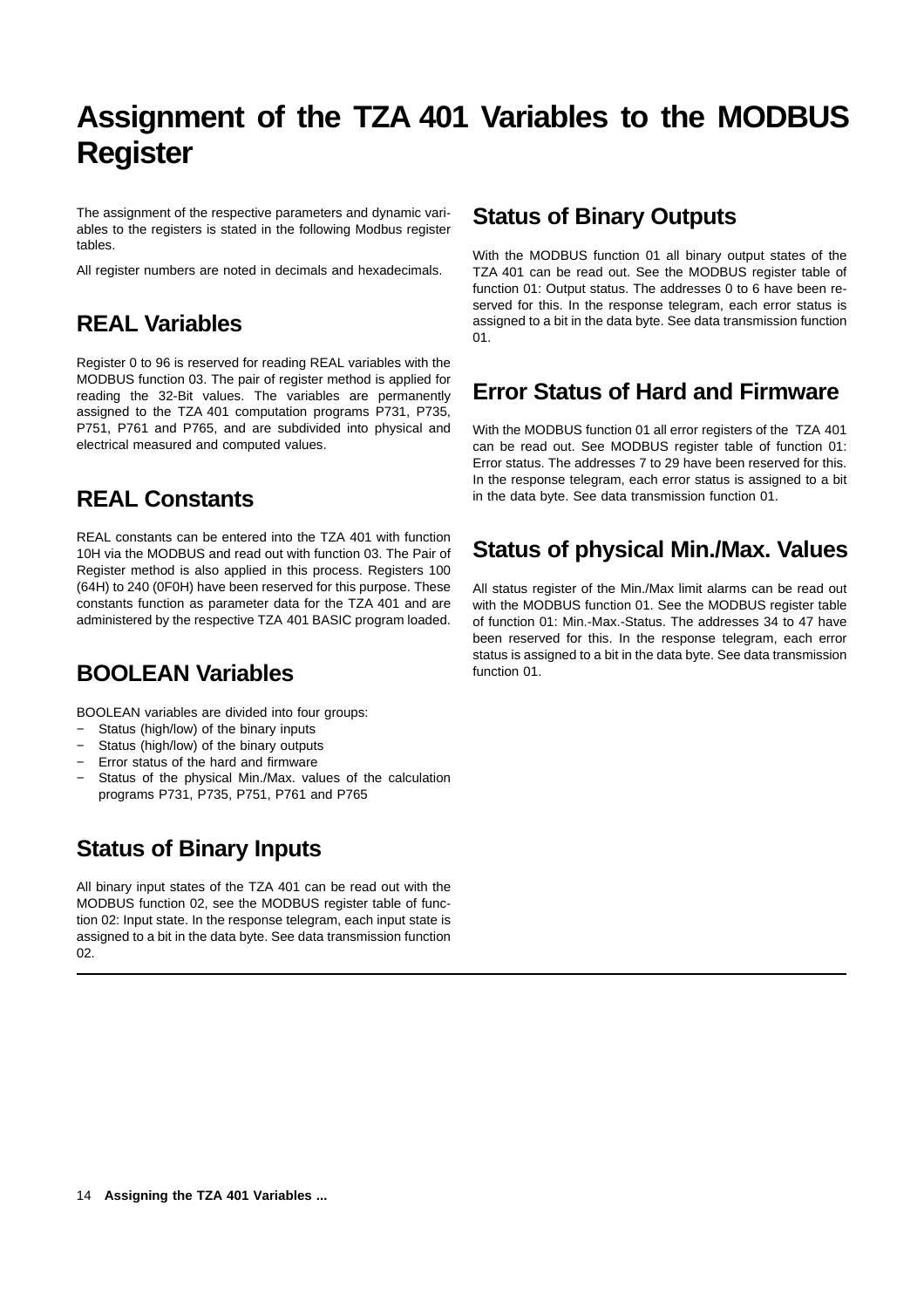# **MODBUS Register tables of the TZA 401 Telegram Functions**

Register of function 01: "Read output status" High/low level of the binary outputs 0 = Low level, 1 = High level

|                    | $U = LOW$ level, $I = HUII$ level |                                                                     |                                                          |                                                                                                                                                                                                      |  |  |  |  |
|--------------------|-----------------------------------|---------------------------------------------------------------------|----------------------------------------------------------|------------------------------------------------------------------------------------------------------------------------------------------------------------------------------------------------------|--|--|--|--|
| Register addresses |                                   | Name                                                                | Data type                                                | <b>Description</b>                                                                                                                                                                                   |  |  |  |  |
| Dec.               | Hex                               |                                                                     |                                                          |                                                                                                                                                                                                      |  |  |  |  |
|                    |                                   | <b>ERR</b><br>AB <sub>1</sub><br>GW <sub>1</sub><br>GW <sub>2</sub> | <b>BOOL</b><br><b>BOOL</b><br><b>BOOL</b><br><b>BOOL</b> | Error signal output ERR (basic card)<br>Binary output active AB1 5V TTL-Pegel (basic card)<br>Alarm value output GW1 (basic card 24 V / 100 mA)<br>Alarm value output GW2 (basic card 24 V / 100 mA) |  |  |  |  |
| 5<br>16            |                                   | ABX1<br>ABX2<br>ABX3                                                | <b>BOOL</b><br><b>BOOL</b><br><b>BOOL</b>                | Binary output ABX1 (I/O extension 24 V / 440 mA)<br>Binary output ABX2 (I/O extension 24 V / 440 mA)<br>Binary output ABX3 (I/O extension 24 V / 440 mA)                                             |  |  |  |  |

| Register of function 02: "Read input status" High/low level of the binary outputs |
|-----------------------------------------------------------------------------------|
| $0 =$ Low level, $1 =$ High level                                                 |

|            | Register addresses | Name             | Data type   | Description                                                                      |
|------------|--------------------|------------------|-------------|----------------------------------------------------------------------------------|
| <b>Dec</b> | Hex                |                  |             |                                                                                  |
|            |                    | EB1              | <b>BOOL</b> | Binary input EB1 (basic card: 5 V bzw. 24 V signal level)                        |
|            |                    | EB <sub>2</sub>  | <b>BOOL</b> | Binary input EB2 (basic card: 5 V bzw. 24 V signal level)                        |
|            |                    | EB <sub>3</sub>  | <b>BOOL</b> | Binary input EB3 (basic card: 5 V bzw. 24 V signal level)                        |
|            |                    | EB4              | <b>BOOL</b> | Binary input EB4 (basic card: 5 V bzw. 24 V signal level)                        |
|            |                    | ENI              | <b>BOOL</b> | Binary input ENI (basic card: NAMUR HF input)                                    |
|            |                    | EBX1             | <b>BOOL</b> | Binary input EBX1 (I/O extension card: 24 V signal level, electrically isolated) |
|            |                    | EBX <sub>2</sub> | <b>BOOL</b> | Binary input EBX2 (I/O extension card: 24 V signal level, electrically isolated) |
|            |                    | EBX3             | <b>BOOL</b> | Binary input EBX3 (I/O extension card: 24 V signal level, electrically isolated) |
| 8          | 8                  | <b>NN</b>        |             |                                                                                  |

| Register of function 01: "Read error status" I/O, Hard and firmware error messages |  |
|------------------------------------------------------------------------------------|--|
| $0 =$ Low level, $1 =$ High level                                                  |  |

| Register addresses |                | Name           | Data type   | Description                                                                     |
|--------------------|----------------|----------------|-------------|---------------------------------------------------------------------------------|
| Dec                | Hex            |                |             |                                                                                 |
| $\overline{7}$     | 07             | ERR_ALL        | <b>BOOL</b> | Global error status, placed when the TZA 401 recognizes an error                |
| 8                  | 08             | ERR E1         | <b>BOOL</b> | Analog input E1 outside the permissible signal limits                           |
| 9                  | 09             | ERR E2         | <b>BOOL</b> | Analog input E2 outside the permissible signal limits                           |
| 10                 | 0A             | ERR E3         | <b>BOOL</b> | Analog input E3 outside the permissible signal limits                           |
| 11                 | 0 <sub>B</sub> | ERR E4         | <b>BOOL</b> | Analog input E4 outside the permissible signal limits                           |
| 12                 | 0C             | ERR E5         | <b>BOOL</b> | Analog input E5 outside the permissible signal limits                           |
| 13                 | 0D             | ERR E6         | <b>BOOL</b> | Analog input E6 outside the permissible signal limits                           |
| 14                 | 0E             | ERR EB         | <b>BOOL</b> | Binary einputs EB1, EB4 or ENI: signal frequency outside the permissible limits |
| 15                 | 0F             | ERR A1         | <b>BOOL</b> | Analog output A1 outside the permissible signal limits                          |
| 16                 | 10             | ERR_A2         | <b>BOOL</b> | Analog output A2 outside the permissible signal limits                          |
| 17                 | 11             | <b>ERR AB</b>  | <b>BOOL</b> | Binary output AB1 outside the permissible limits (not yet available)            |
| 18                 | 12             | ERR EX1        | <b>BOOL</b> | Analog input EX1 (I/O extension) outside the permissible signal limits          |
| 19                 | 13             | ERR EX2        | <b>BOOL</b> | Analog input EX2 (I/O extension) outside the permissible signal limits          |
| 20                 | 14             | ERR AX1        | <b>BOOL</b> | Analog output AX1 (I/O extension) outside the permissible signal limits         |
| 21                 | 15             | ERR AX2        | <b>BOOL</b> | Analog output AX2 (I/O extension) outside the permissible signal limits         |
| 22                 | 16             | ERR ABX        | <b>BOOL</b> | Short-circuit or overloading of binary output ABX1, ABX2 or ABX3                |
| 23                 | 17             | ERR US1        | <b>BOOL</b> | not yet available                                                               |
| 24                 | 18             | ERR US2        | <b>BOOL</b> | not yet available                                                               |
| 25                 | 19             | <b>ERR US3</b> | <b>BOOL</b> | not yet available                                                               |
| 26                 | 1A             | ERR US4        | <b>BOOL</b> | not yet available                                                               |
| 27                 | 1B             | ERR EP1        | <b>BOOL</b> | EPROM1 error Checksum error operation system-EPROM                              |
| 28                 | 1C             | ERR EP2        | <b>BOOL</b> | EPROM2 error Checksum error BASIC-EPROM (not yet available)                     |
| 29                 | 1D             | ERR CNT        | <b>BOOL</b> | Redundancy error of the main counter                                            |
| 30                 | 1E             | <b>NN</b>      |             |                                                                                 |
| 31                 | 1F             | <b>NN</b>      |             |                                                                                 |
| 32                 | 20             | <b>NN</b>      |             |                                                                                 |
| 33                 | 21             | <b>NN</b>      |             |                                                                                 |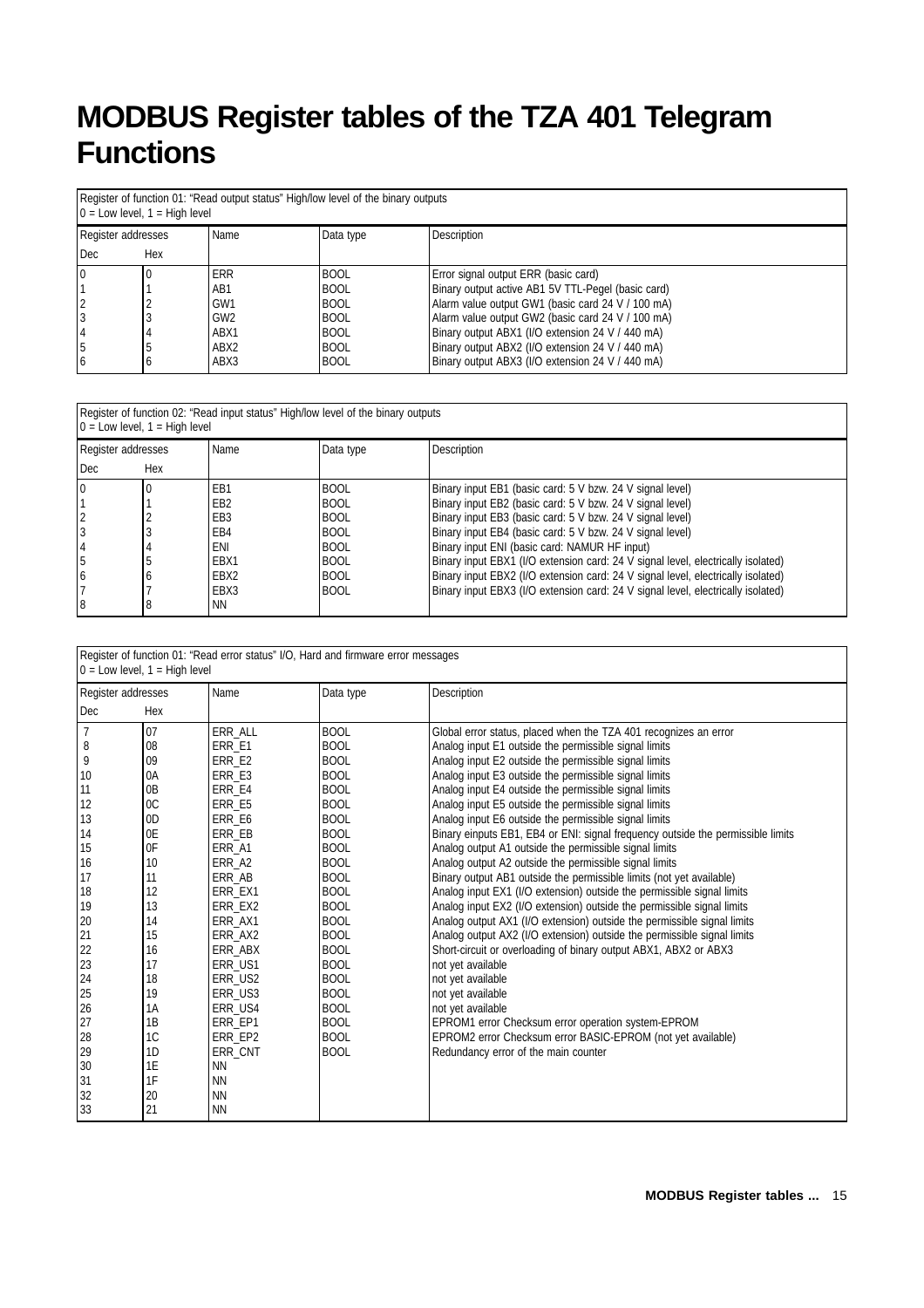#### Register of function 01: "Read error status" Physical measured value limits overshot! Calculation programs: P731 and P735

| $0 = OK, 1 = error$                                |                                                    |                                                                               |                                                                                                                                     |                                                                      |                                                                    |  |
|----------------------------------------------------|----------------------------------------------------|-------------------------------------------------------------------------------|-------------------------------------------------------------------------------------------------------------------------------------|----------------------------------------------------------------------|--------------------------------------------------------------------|--|
| Register addresses                                 |                                                    | Name                                                                          | Data type                                                                                                                           | Physical measured value names                                        |                                                                    |  |
| Z                                                  | Hex                                                |                                                                               |                                                                                                                                     | Program P731:<br>Flow, Gas dry/humid                                 | Program P735:<br>Thermal power, Gas dry/humid                      |  |
| 34<br>35<br>36<br>37<br>38<br>39<br>40<br>41<br>42 | 22<br>23<br>24<br>25<br>26<br>27<br>28<br>29<br>2A | PE E1<br>PE_E2<br>PE E3<br>PE E4<br>PE E5<br>PE E6<br>PE_EB<br>PE_A1<br>PE A2 | <b>BOOL</b><br><b>BOOL</b><br><b>BOOL</b><br><b>BOOL</b><br><b>BOOL</b><br><b>BOOL</b><br><b>BOOL</b><br><b>BOOL</b><br><b>BOOL</b> | р<br>density<br>humidity<br>dp1, Qv<br>dp2<br>Q<br>Q, T, humidity, p | р<br>Hu<br>humidity<br>dp1, Qv<br>dp2<br>D<br>Q, P, T, humidity, p |  |
| 43<br>44<br>45<br>46<br>47                         | 2B<br>2C<br>2D<br>2E<br>2F                         | PE AB<br>PE EX1<br>PE EX2<br>PE AX1<br>PE AX2                                 | <b>BOOL</b><br><b>BOOL</b><br><b>BOOL</b><br><b>BOOL</b><br><b>BOOL</b>                                                             | Q<br>Q, T, humidity, p                                               | Q, P<br>Q, P, T, humidity p                                        |  |

| Register of function 01: "Read error status" Physical measured value limits overshot!<br>Calculation programs P751, P761 and P765<br>$0 = OK, 1 = error$ |                                                                                  |                                                                                                                                |                                                                                                                                                                                                                |                                                                                                                                       |                                                                       |                                                                                                                                                                              |  |
|----------------------------------------------------------------------------------------------------------------------------------------------------------|----------------------------------------------------------------------------------|--------------------------------------------------------------------------------------------------------------------------------|----------------------------------------------------------------------------------------------------------------------------------------------------------------------------------------------------------------|---------------------------------------------------------------------------------------------------------------------------------------|-----------------------------------------------------------------------|------------------------------------------------------------------------------------------------------------------------------------------------------------------------------|--|
| Register addresses                                                                                                                                       |                                                                                  | Name                                                                                                                           | Data type                                                                                                                                                                                                      | Physical measured value names                                                                                                         |                                                                       |                                                                                                                                                                              |  |
| Dec                                                                                                                                                      | Hex                                                                              |                                                                                                                                |                                                                                                                                                                                                                | Program P751:<br>Flow / Thermal power,<br>Water                                                                                       | Program P761:<br>Flow / Thermal power,<br>Heat                        | Program P765:<br>Flow / Thermal power, Heat<br>minus water                                                                                                                   |  |
| 34<br>35<br>36<br>37<br>38<br>39<br>40<br>41<br>42<br>43<br>44<br>45<br>46<br>47                                                                         | 22<br>23<br>24<br>25<br>26<br>27<br>28<br>29<br>2A<br>2B<br>2C<br>2D<br>2E<br>2F | PE E1<br>PE E2<br>PE E3<br>PE_E4<br>PE E5<br>PE E6<br>PE EB<br>PE_A1<br>PE_A2<br>PE AB<br>PE EX1<br>PE EX2<br>PE_AX1<br>PE AX2 | <b>BOOL</b><br><b>BOOL</b><br><b>BOOL</b><br><b>BOOL</b><br><b>BOOL</b><br><b>BOOL</b><br><b>BOOL</b><br><b>BOOL</b><br><b>BOOL</b><br><b>BOOL</b><br><b>BOOL</b><br><b>BOOL</b><br><b>BOOL</b><br><b>BOOL</b> | р<br>Tw<br>Tk<br>dp1, Qv<br>dp <sub>2</sub><br>Q, P,<br>Q, P, Tw, Tk, dT, T<br>Tw<br>Tk<br>Q, P, Tw, Tk, dT, T<br>Q, P, Tw, Tk, dT, T | р<br>dp1, Qv<br>dp2<br>Q, P<br>Q, P, T, p<br>Q, P, T, p<br>Q, P, T, p | р<br>T<br>Tw<br>dpw, Qvw<br>dp1, Qvd<br>dp2<br>Qd, Qw, Pd, Pw, dP<br>Qd, Qw, Pd, Pw, dP, T, Tw, p<br>T<br>Tw<br>Qd, Qw, Pd, Pw, dP, T, Tw, p<br>Qd, Qw, Pd, Pw, dP, T, Tw, p |  |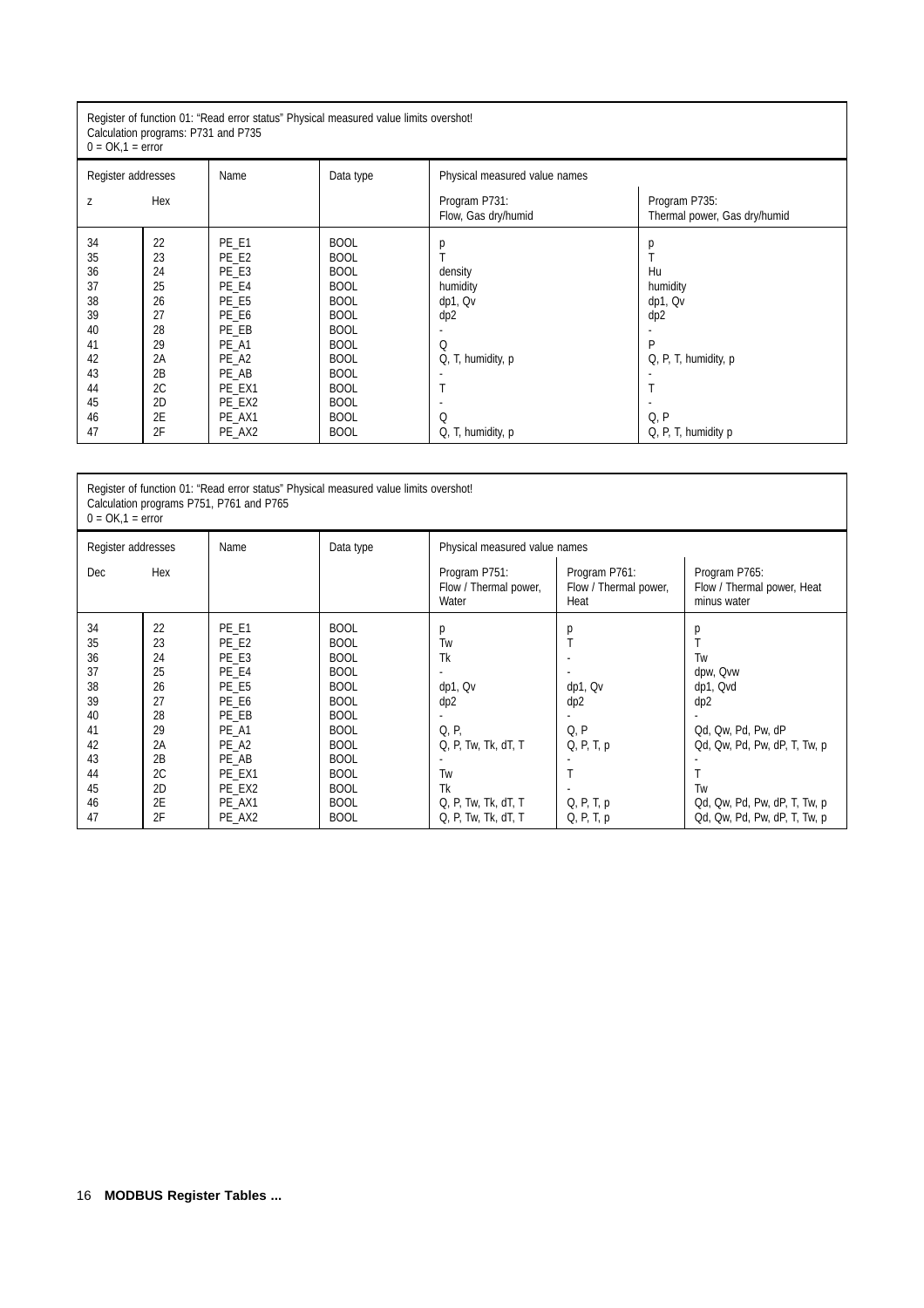| Register of function 03: "Read Floating point values" Physical measured values<br>Calculation programs P731 and P 735                                                                                                                                                                                                                                                                                                                                                                                                                                          |                                                                                                                                                                                                                            |                                                                                                                                                                                                                                                                                                                                                                                                                                                                               |                                                                                                                                                                                                     |                                                                                                                                  |  |  |
|----------------------------------------------------------------------------------------------------------------------------------------------------------------------------------------------------------------------------------------------------------------------------------------------------------------------------------------------------------------------------------------------------------------------------------------------------------------------------------------------------------------------------------------------------------------|----------------------------------------------------------------------------------------------------------------------------------------------------------------------------------------------------------------------------|-------------------------------------------------------------------------------------------------------------------------------------------------------------------------------------------------------------------------------------------------------------------------------------------------------------------------------------------------------------------------------------------------------------------------------------------------------------------------------|-----------------------------------------------------------------------------------------------------------------------------------------------------------------------------------------------------|----------------------------------------------------------------------------------------------------------------------------------|--|--|
| Register addresses                                                                                                                                                                                                                                                                                                                                                                                                                                                                                                                                             | Name                                                                                                                                                                                                                       | Data type                                                                                                                                                                                                                                                                                                                                                                                                                                                                     | Physical variables (Dimensions according to parameter definition)                                                                                                                                   |                                                                                                                                  |  |  |
| Dec<br>Hex                                                                                                                                                                                                                                                                                                                                                                                                                                                                                                                                                     |                                                                                                                                                                                                                            |                                                                                                                                                                                                                                                                                                                                                                                                                                                                               | Program P731:<br>Flow, Gas dry/humid                                                                                                                                                                | Program P735:<br>Thermal power, Gas dry/humid                                                                                    |  |  |
| $00\,$<br>0<br>02<br>$\overline{2}$<br>04<br>W <sub>1</sub><br>4<br>06<br>W <sub>2</sub><br>6<br>08<br>W <sub>3</sub><br>8<br>0A<br>W <sub>4</sub><br>10<br>0 <sup>C</sup><br>12<br>W <sub>5</sub><br>0E<br>W <sub>6</sub><br>14<br>10<br>W7<br>16<br>18<br>12<br>W <sub>8</sub><br>20<br>14<br>W <sub>9</sub><br>16<br>22<br>18<br>24<br>26<br>1A<br>1C<br>28<br>1E<br>30<br>32<br>20<br>34<br>22<br>36<br>24<br>26<br>38<br>28<br>40<br>2A<br>42<br>2C<br>44<br>2E<br>46<br>30<br>48<br>32<br>50<br>52<br>34<br>54<br>36<br>56<br>38<br>3A<br>58<br>3C<br>60 | Count1<br>Count <sub>2</sub><br>W10<br>W11<br>W12<br>W13<br>W14<br>Phy_E1<br>Phy E2<br>Phy E3<br>Phy_E4<br>Phy_E5<br>Phy_E6<br>Phy_EB<br>Phy_A1<br>Phy_A2<br>Phy AB<br>Phy_EX1<br>Phy_EX2<br>Phy_AX1<br>Phy_AX2<br>Phy_ABX | <b>REAL</b><br><b>REAL</b><br><b>REAL</b><br><b>REAL</b><br><b>REAL</b><br><b>REAL</b><br><b>REAL</b><br><b>REAL</b><br><b>REAL</b><br><b>REAL</b><br><b>REAL</b><br><b>REAL</b><br><b>REAL</b><br><b>REAL</b><br><b>REAL</b><br><b>REAL</b><br><b>REAL</b><br><b>REAL</b><br><b>REAL</b><br><b>REAL</b><br><b>REAL</b><br><b>REAL</b><br><b>REAL</b><br><b>REAL</b><br><b>REAL</b><br><b>REAL</b><br><b>REAL</b><br><b>REAL</b><br><b>REAL</b><br><b>REAL</b><br><b>REAL</b> | $\blacksquare$<br>Q<br>ä,<br>ä,<br>ä,<br>ä,<br>÷,<br>ä,<br>р<br>T<br>Norm-density<br>humidity<br>dp1, Qv<br>dp2<br>f(QV)<br>Q<br>Q, T, humidity, p<br>$\blacksquare$<br>T<br>Q<br>Q, T, humidity, p | P<br>Q<br>р<br>T<br>Hu<br>humidity<br>dp1, Qv<br>dp2<br>f(Qv)<br>P.Q<br>P, Q, T, humidity, p<br>T<br>P.Q<br>P, Q, T, humidity, p |  |  |

| Register of function 03: "Read Floating point values" Input/output signal measured values<br>Programs P731 and P735                                                                                                  |                                                                                                                                                                                                  |                                                                                                                                                                                                                               |                                                                                                                          |                                                                                                                |  |  |
|----------------------------------------------------------------------------------------------------------------------------------------------------------------------------------------------------------------------|--------------------------------------------------------------------------------------------------------------------------------------------------------------------------------------------------|-------------------------------------------------------------------------------------------------------------------------------------------------------------------------------------------------------------------------------|--------------------------------------------------------------------------------------------------------------------------|----------------------------------------------------------------------------------------------------------------|--|--|
| Register addresses                                                                                                                                                                                                   | Name                                                                                                                                                                                             | Data type                                                                                                                                                                                                                     | Signal measuring variable mA, V or $\Omega$ depending on the parameter definition                                        |                                                                                                                |  |  |
| Dec<br>Hex                                                                                                                                                                                                           |                                                                                                                                                                                                  |                                                                                                                                                                                                                               | Program P731:<br>Flow, Gas dry/humid                                                                                     | Program P735:<br>thermal power, Gas dry/humid                                                                  |  |  |
| 3E<br>62<br>64<br>40<br>66<br>42<br>68<br>44<br>70<br>46<br>72<br>48<br>74<br>4A<br>4C<br>76<br>4E<br>78<br>80<br>50<br>52<br>82<br>84<br>54<br>86<br>56<br>88<br>58<br>90<br>5A<br>5C<br>92<br>5E<br>94<br>96<br>60 | Sig_E1<br>$Sig_E2$<br>$Sig_E3$<br>Sig_E4<br>Sig_E5<br>Sig_E6<br>Sig_EB<br>$Sig_A1$<br>$Sig_A2$<br>Sig_AB<br>Sig_EX1<br>Sig_EX2<br>Sig_AX1<br>Sig_AX2<br>Sig_ABX<br><b>NN</b><br><b>NN</b><br>NN. | <b>REAL</b><br><b>REAL</b><br><b>REAL</b><br><b>REAL</b><br><b>REAL</b><br><b>REAL</b><br><b>REAL</b><br><b>REAL</b><br><b>REAL</b><br><b>REAL</b><br><b>REAL</b><br><b>REAL</b><br><b>REAL</b><br><b>REAL</b><br><b>REAL</b> | р<br>Norm density<br>humidity<br>dp1, Qv<br>dp <sub>2</sub><br>f(QV)<br>Q<br>Q, T, humidity, p<br>Q<br>Q, T, humidity, p | р<br>Hu<br>humidity<br>dp1, Qv<br>dp2<br>f(Qv)<br>P, Q<br>P, Q, T, humidity, p<br>P, Q<br>P, Q, T, humidity, p |  |  |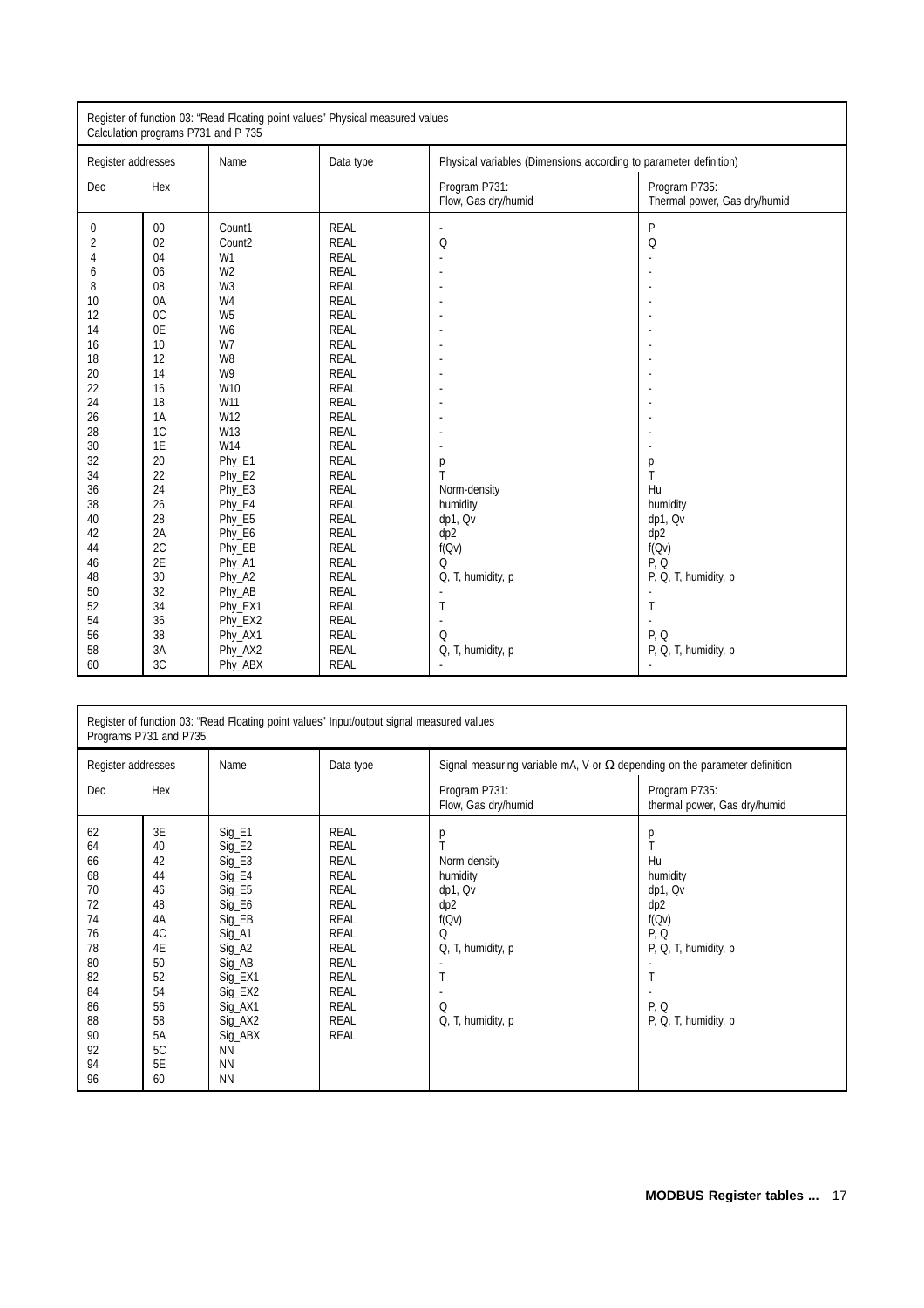| Register of function 03: "Read floating point values" Physical measured values<br>Programs P751, P761 and P765                                                                                                                                                                                                                                                                                           |                                                                                                                                                                                                                                                                                                                                                                      |                                                                                                                                                                                                                                                                                                                                                                                                                                                                               |                                                                                                                                                                                                                |                                                                                                                                 |                                                                                                                                                                                                                                       |  |
|----------------------------------------------------------------------------------------------------------------------------------------------------------------------------------------------------------------------------------------------------------------------------------------------------------------------------------------------------------------------------------------------------------|----------------------------------------------------------------------------------------------------------------------------------------------------------------------------------------------------------------------------------------------------------------------------------------------------------------------------------------------------------------------|-------------------------------------------------------------------------------------------------------------------------------------------------------------------------------------------------------------------------------------------------------------------------------------------------------------------------------------------------------------------------------------------------------------------------------------------------------------------------------|----------------------------------------------------------------------------------------------------------------------------------------------------------------------------------------------------------------|---------------------------------------------------------------------------------------------------------------------------------|---------------------------------------------------------------------------------------------------------------------------------------------------------------------------------------------------------------------------------------|--|
| Register addresses                                                                                                                                                                                                                                                                                                                                                                                       | Name                                                                                                                                                                                                                                                                                                                                                                 | Data type                                                                                                                                                                                                                                                                                                                                                                                                                                                                     | Physical measured values (Dimensions according to para. definition)                                                                                                                                            |                                                                                                                                 |                                                                                                                                                                                                                                       |  |
| Dec<br>Hex                                                                                                                                                                                                                                                                                                                                                                                               |                                                                                                                                                                                                                                                                                                                                                                      |                                                                                                                                                                                                                                                                                                                                                                                                                                                                               | Program P751:<br>Flow / Thermal power,<br>Water                                                                                                                                                                | Program P761:<br>Flow / Thermal power,<br>Heat                                                                                  | Program P765<br>Flow / Thermal power, Heat<br>minus water                                                                                                                                                                             |  |
| $00\,$<br>0<br>$\overline{2}$<br>02<br>04<br>4<br>06<br>6<br>8<br>08<br>0A<br>10<br>0 <sup>C</sup><br>12<br>0E<br>14<br>16<br>10<br>12<br>18<br>20<br>14<br>16<br>22<br>24<br>18<br>1A<br>26<br>1C<br>28<br>1E<br>30<br>32<br>20<br>34<br>22<br>36<br>24<br>26<br>38<br>28<br>40<br>42<br>2A<br>2C<br>44<br>2E<br>46<br>30<br>48<br>32<br>50<br>34<br>52<br>36<br>54<br>38<br>56<br>58<br>3A<br>3C<br>60 | Count1<br>Count <sub>2</sub><br>W <sub>1</sub><br>W <sub>2</sub><br>W <sub>3</sub><br>W <sub>4</sub><br>W <sub>5</sub><br>W <sub>6</sub><br>W7<br>W <sub>8</sub><br>W9<br>W10<br>W11<br>W12<br>W13<br>W14<br>Phy E1<br>Phy_E2<br>Phy_E3<br>Phy_E4<br>Phy_E5<br>Phy_E6<br>Phy_EB<br>Phy_A1<br>Phy_A2<br>Phy_AB<br>Phy_EX1<br>Phy_EX2<br>Phy_AX1<br>Phy_AX2<br>Phy_ABX | <b>REAL</b><br><b>REAL</b><br><b>REAL</b><br><b>REAL</b><br><b>REAL</b><br><b>REAL</b><br><b>REAL</b><br><b>REAL</b><br><b>REAL</b><br><b>REAL</b><br><b>REAL</b><br><b>REAL</b><br><b>REAL</b><br><b>REAL</b><br><b>REAL</b><br><b>REAL</b><br><b>REAL</b><br><b>REAL</b><br><b>REAL</b><br><b>REAL</b><br><b>REAL</b><br><b>REAL</b><br><b>REAL</b><br><b>REAL</b><br><b>REAL</b><br><b>REAL</b><br><b>REAL</b><br><b>REAL</b><br><b>REAL</b><br><b>REAL</b><br><b>REAL</b> | P<br>Q<br>H<br>Rho<br>Hw<br>Hk<br>÷<br>$\blacksquare$<br>p<br>Tw, T<br>Tk<br>dp1, Qv<br>dp <sub>2</sub><br>f(QV)<br>P.Q<br>P, Q, , Tw, Tk, dT, T<br>Tw<br>Tk<br>P, Q, , Tw, Tk, dT, T<br>P, Q, , Tw, Tk, dT, T | P<br>Q<br>H<br>Rho<br>$\blacksquare$<br>р<br>Т<br>dp1, Qv<br>dp2<br>f(QV)<br>P.Q<br>P, Q, T, p<br>T<br>P, Q, T, p<br>P, Q, T, p | P<br>Q<br>Rho d<br>Rho_w<br>Hd<br>Hw<br>$\sim$<br>р<br>Ť<br>Tw<br>dpw:Qvw<br>dp1,Qvd<br>dp2<br>f(QV)<br>Pd, Pw, dP, Qd, Qw<br>Pd, Pw, dP, Qd, Qw, T, Tw, p<br>Τ<br>Tw<br>Pd, Pw, dP, Qd, Qw, T, Tw, p<br>Pd, Pw, dP, Qd, Qw, T, Tw, p |  |

| Register der function 03: "Read Floating-Point-Values" Input/Output signal measured values<br>programs P751, P761 and P765 |                                                                                                          |                                                                                                                                                                                                      |                                                                                                                                                                                                                               |                                                                                                                                         |                                                                                |                                                                                                                                                                                     |
|----------------------------------------------------------------------------------------------------------------------------|----------------------------------------------------------------------------------------------------------|------------------------------------------------------------------------------------------------------------------------------------------------------------------------------------------------------|-------------------------------------------------------------------------------------------------------------------------------------------------------------------------------------------------------------------------------|-----------------------------------------------------------------------------------------------------------------------------------------|--------------------------------------------------------------------------------|-------------------------------------------------------------------------------------------------------------------------------------------------------------------------------------|
| Register addresses                                                                                                         |                                                                                                          | Name                                                                                                                                                                                                 | Data type                                                                                                                                                                                                                     | Signal variables in mA, V or $\Omega$ depending on param. definition                                                                    |                                                                                |                                                                                                                                                                                     |
| Dec                                                                                                                        | Hex                                                                                                      |                                                                                                                                                                                                      |                                                                                                                                                                                                                               | Program P751:<br>Flow / Thermal power,<br>Water                                                                                         | Program P761: Flow /<br>Thermal power, Heat                                    | Program P765:<br>Flow / Thermal power, Heat<br>minus water                                                                                                                          |
| 62<br>64<br>66<br>68<br>70<br>72<br>74<br>76<br>78<br>80<br>82<br>84<br>86<br>88<br>90<br>92<br>94<br>96                   | 3E<br>40<br>42<br>44<br>46<br>48<br>4A<br>4C<br>4E<br>50<br>52<br>54<br>56<br>58<br>5A<br>5C<br>5E<br>60 | Sig_E1<br>$Sig_E2$<br>Sig_E3<br>$Sig_E4$<br>$Sig_E5$<br>Sig_E6<br>Sig_EB<br>Sig_A1<br>Sig_A2<br>Sig_AB<br>Sig_EX1<br>Sig_EX2<br>Sig_AX1<br>Sig_AX2<br>Sig_ABX<br><b>NN</b><br><b>NN</b><br><b>NN</b> | <b>REAL</b><br><b>REAL</b><br><b>REAL</b><br><b>REAL</b><br><b>REAL</b><br><b>REAL</b><br><b>REAL</b><br><b>REAL</b><br><b>REAL</b><br><b>REAL</b><br><b>REAL</b><br><b>REAL</b><br><b>REAL</b><br><b>REAL</b><br><b>REAL</b> | р<br>Tw<br>Tk<br>dp1, Qv<br>dp2<br>f(Qv)<br>P, Q<br>P, Q, , Tw, Tk, dT, T<br>Tw<br>Tk<br>P, Q, , Tw, Tk, dT, T<br>P, Q, , Tw, Tk, dT, T | р<br>dp1, Qv<br>dp2<br>f(Qv)<br>P, Q<br>P, Q, T, p<br>P, Q, T, p<br>P, Q, T, p | р<br>T<br>Tw<br>dpw;Qvw<br>dp1,Qvd<br>dp2<br>f(QV)<br>Pd, Pw, dP, Qd, Qw<br>Pd, Pw, dP, Qd, Qw, T, Tw, p<br>T<br>Tw<br>Pd, Pw, dP, Qd, Qw, T, Tw, p<br>Pd, Pw, dP, Qd, Qw, T, Tw, p |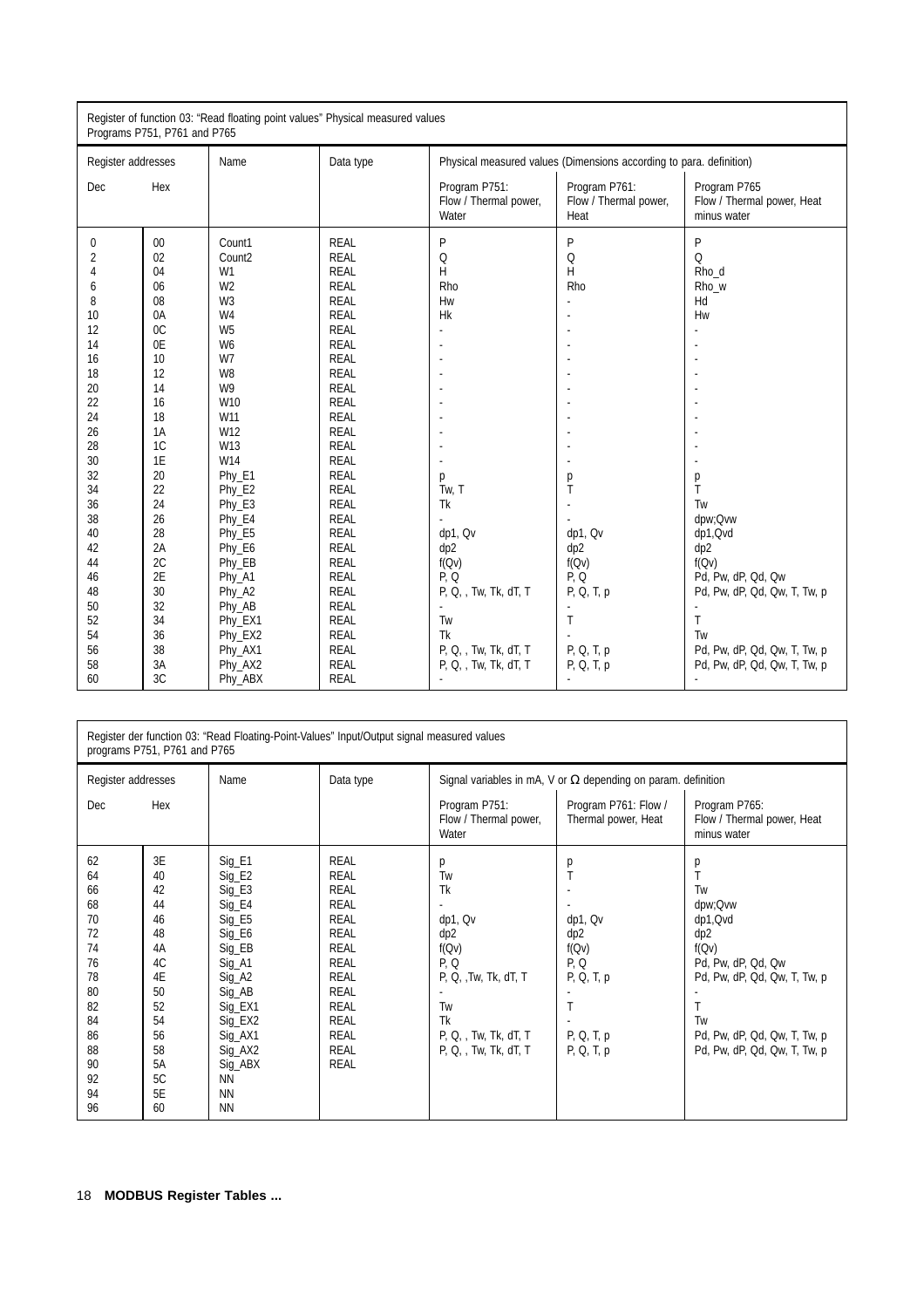| Register of function 16 (10H): "Write Floating Point Constants"                                                                                                                                                                                                                                                                                                                                                                                                                   |                                                                                                                                                                                                                                                                                                                                                                                                                                                                                                                                                                                                                         |                                                                                                                                                                                                                                                                                                                                                                                                                                                                                                                                                                                                                                                                                                                                                                                                                                                   |                                                                                                                                                                                                                                                                                                                                                                                                                                                                                                                                                                                                                                                                                                                                                                                                                                       |                                                                                                                                                                                                                                                                                                                                                                                                                                                                                                                                                                                                                         |                                                                                    |  |  |
|-----------------------------------------------------------------------------------------------------------------------------------------------------------------------------------------------------------------------------------------------------------------------------------------------------------------------------------------------------------------------------------------------------------------------------------------------------------------------------------|-------------------------------------------------------------------------------------------------------------------------------------------------------------------------------------------------------------------------------------------------------------------------------------------------------------------------------------------------------------------------------------------------------------------------------------------------------------------------------------------------------------------------------------------------------------------------------------------------------------------------|---------------------------------------------------------------------------------------------------------------------------------------------------------------------------------------------------------------------------------------------------------------------------------------------------------------------------------------------------------------------------------------------------------------------------------------------------------------------------------------------------------------------------------------------------------------------------------------------------------------------------------------------------------------------------------------------------------------------------------------------------------------------------------------------------------------------------------------------------|---------------------------------------------------------------------------------------------------------------------------------------------------------------------------------------------------------------------------------------------------------------------------------------------------------------------------------------------------------------------------------------------------------------------------------------------------------------------------------------------------------------------------------------------------------------------------------------------------------------------------------------------------------------------------------------------------------------------------------------------------------------------------------------------------------------------------------------|-------------------------------------------------------------------------------------------------------------------------------------------------------------------------------------------------------------------------------------------------------------------------------------------------------------------------------------------------------------------------------------------------------------------------------------------------------------------------------------------------------------------------------------------------------------------------------------------------------------------------|------------------------------------------------------------------------------------|--|--|
| Register addresses                                                                                                                                                                                                                                                                                                                                                                                                                                                                |                                                                                                                                                                                                                                                                                                                                                                                                                                                                                                                                                                                                                         | Name                                                                                                                                                                                                                                                                                                                                                                                                                                                                                                                                                                                                                                                                                                                                                                                                                                              | Data type                                                                                                                                                                                                                                                                                                                                                                                                                                                                                                                                                                                                                                                                                                                                                                                                                             | <b>TZA 401 - RAM</b>                                                                                                                                                                                                                                                                                                                                                                                                                                                                                                                                                                                                    | Names of constants are dependent on the BASIC program<br>and can be freely defined |  |  |
| Dec                                                                                                                                                                                                                                                                                                                                                                                                                                                                               | Hex                                                                                                                                                                                                                                                                                                                                                                                                                                                                                                                                                                                                                     |                                                                                                                                                                                                                                                                                                                                                                                                                                                                                                                                                                                                                                                                                                                                                                                                                                                   |                                                                                                                                                                                                                                                                                                                                                                                                                                                                                                                                                                                                                                                                                                                                                                                                                                       | Memory address                                                                                                                                                                                                                                                                                                                                                                                                                                                                                                                                                                                                          |                                                                                    |  |  |
| 100<br>102<br>104<br>106<br>108<br>110<br>112<br>114<br>116<br>118<br>120<br>122<br>124<br>126<br>128<br>130<br>132<br>134<br>136<br>138<br>140<br>142<br>144<br>146<br>148<br>150<br>152<br>154<br>156<br>158<br>160<br>162<br>164<br>166<br>168<br>170<br>172<br>174<br>176<br>178<br>180<br>182<br>184<br>186<br>188<br>190<br>192<br>194<br>196<br>198<br>200<br>202<br>204<br>206<br>208<br>210<br>212<br>214<br>216<br>218<br>220<br>222<br>224<br>226<br>228<br>230<br>232 | 0064H<br>0066H<br>0068H<br>006AH<br>006CH<br>006EH<br>0070H<br>0072H<br>0074H<br>0076H<br>0078H<br>007AH<br>007CH<br>007EH<br>0080H<br>0082H<br>0084H<br>0086H<br>0088H<br>008AH<br>008CH<br>008EH<br>0090H<br>0092H<br>0094H<br>0096H<br>0098H<br>009AH<br>009CH<br>009EH<br>00A0H<br>00A2H<br>00A4H<br>00A6H<br>00A8H<br>00AAH<br>00ACH<br>00AEH<br>00B0H<br>00B2H<br>00B4H<br>00B6H<br>00B8H<br>00BAH<br>00BCH<br>00BEH<br>00C0H<br>00C2H<br>00C4H<br>00C6H<br>00C8H<br>00CAH<br>00CCH<br>00CEH<br>00D0H<br>00D2H<br>00D4H<br>00D6H<br>00D8H<br>00DAH<br>00DCH<br>00DEH<br>00D0H<br>00D2H<br>00E4H<br>00E6H<br>00E8H | Konst01<br>Konst02<br>Konst03<br>Konst04<br>Konst05<br>Konst <sub>06</sub><br>Konst07<br>Konst08<br>Konst09<br>Konst10<br>Konst11<br>Konst12<br>Konst13<br>Konst14<br>Konst15<br>Konst16<br>Konst17<br>Konst18<br>Konst19<br>Konst20<br>Konst21<br>Konst22<br>Konst23<br>Konst24<br>Konst25<br>Konst26<br>Konst27<br>Konst28<br>Konst29<br>Konst30<br>Konst31<br>Konst32<br>Konst <sub>33</sub><br>Konst34<br>Konst35<br>Konst36<br>Konst37<br>Konst38<br>Konst39<br>Konst40<br>Konst41<br>Konst42<br>Konst43<br>Konst44<br>Konst45<br>Konst46<br>Konst47<br>Konst48<br>Konst49<br>Konst50<br>Konst51<br>Konst <sub>52</sub><br>Konst <sub>53</sub><br>Konst54<br>Konst55<br>Konst <sub>56</sub><br>Konst57<br>Konst58<br>Konst59<br>Konst <sub>60</sub><br>Konst61<br>Konst62<br>Konst63<br>Konst <sub>64</sub><br>Konst65<br>Konst66<br>Konst67 | REAL<br>REAL<br>REAL<br><b>REAL</b><br><b>REAL</b><br><b>REAL</b><br><b>REAL</b><br>REAL<br><b>REAL</b><br>REAL<br><b>REAL</b><br><b>REAL</b><br>REAL<br>REAL<br>REAL<br>REAL<br><b>REAL</b><br><b>REAL</b><br>REAL<br><b>REAL</b><br>REAL<br>REAL<br>REAL<br>REAL<br><b>REAL</b><br><b>REAL</b><br><b>REAL</b><br><b>REAL</b><br>REAL<br><b>REAL</b><br><b>REAL</b><br>REAL<br><b>REAL</b><br><b>REAL</b><br>REAL<br><b>REAL</b><br>REAL<br>REAL<br>REAL<br>REAL<br><b>REAL</b><br><b>REAL</b><br>REAL<br><b>REAL</b><br>REAL<br>REAL<br><b>REAL</b><br>REAL<br><b>REAL</b><br>REAL<br><b>REAL</b><br>REAL<br><b>REAL</b><br><b>REAL</b><br><b>REAL</b><br><b>REAL</b><br><b>REAL</b><br>REAL<br><b>REAL</b><br><b>REAL</b><br><b>REAL</b><br><b>REAL</b><br><b>REAL</b><br><b>REAL</b><br><b>REAL</b><br><b>REAL</b><br><b>REAL</b> | 6400H<br>6406H<br>640CH<br>6412H<br>6418H<br>641EH<br>6424H<br>642AH<br>6430H<br>6436H<br>643CH<br>6442H<br>6448H<br>644EH<br>6454H<br>645AH<br>6460H<br>6466H<br>646CH<br>6472H<br>6478H<br>647EH<br>6484H<br>648AH<br>6490H<br>6496H<br>649CH<br>64A2H<br>64A8H<br>64AEH<br>64B4H<br>64BAH<br>64B0H<br>64C6H<br>64CCH<br>64D2H<br>64D8H<br>64DEH<br>64E4H<br>64EAH<br>64F0H<br>64F6H<br>64FCH<br>6502H<br>6508H<br>650EH<br>6514H<br>651AH<br>6520H<br>6526H<br>652CH<br>6532H<br>6538H<br>653EH<br>6544H<br>654AH<br>6550H<br>6556H<br>655CH<br>6562H<br>6568H<br>656EH<br>6574H<br>657AH<br>6580H<br>6486H<br>648CH |                                                                                    |  |  |
| 234<br>236<br>238<br>240                                                                                                                                                                                                                                                                                                                                                                                                                                                          | 00EAH<br>00ECH<br>00EEH<br>00F0H                                                                                                                                                                                                                                                                                                                                                                                                                                                                                                                                                                                        | Konst68<br>Konst69<br>Konst70<br>Konst71                                                                                                                                                                                                                                                                                                                                                                                                                                                                                                                                                                                                                                                                                                                                                                                                          | <b>REAL</b><br><b>REAL</b><br><b>REAL</b><br><b>REAL</b>                                                                                                                                                                                                                                                                                                                                                                                                                                                                                                                                                                                                                                                                                                                                                                              | 6592H<br>6598H<br>659EH<br>65A4H                                                                                                                                                                                                                                                                                                                                                                                                                                                                                                                                                                                        |                                                                                    |  |  |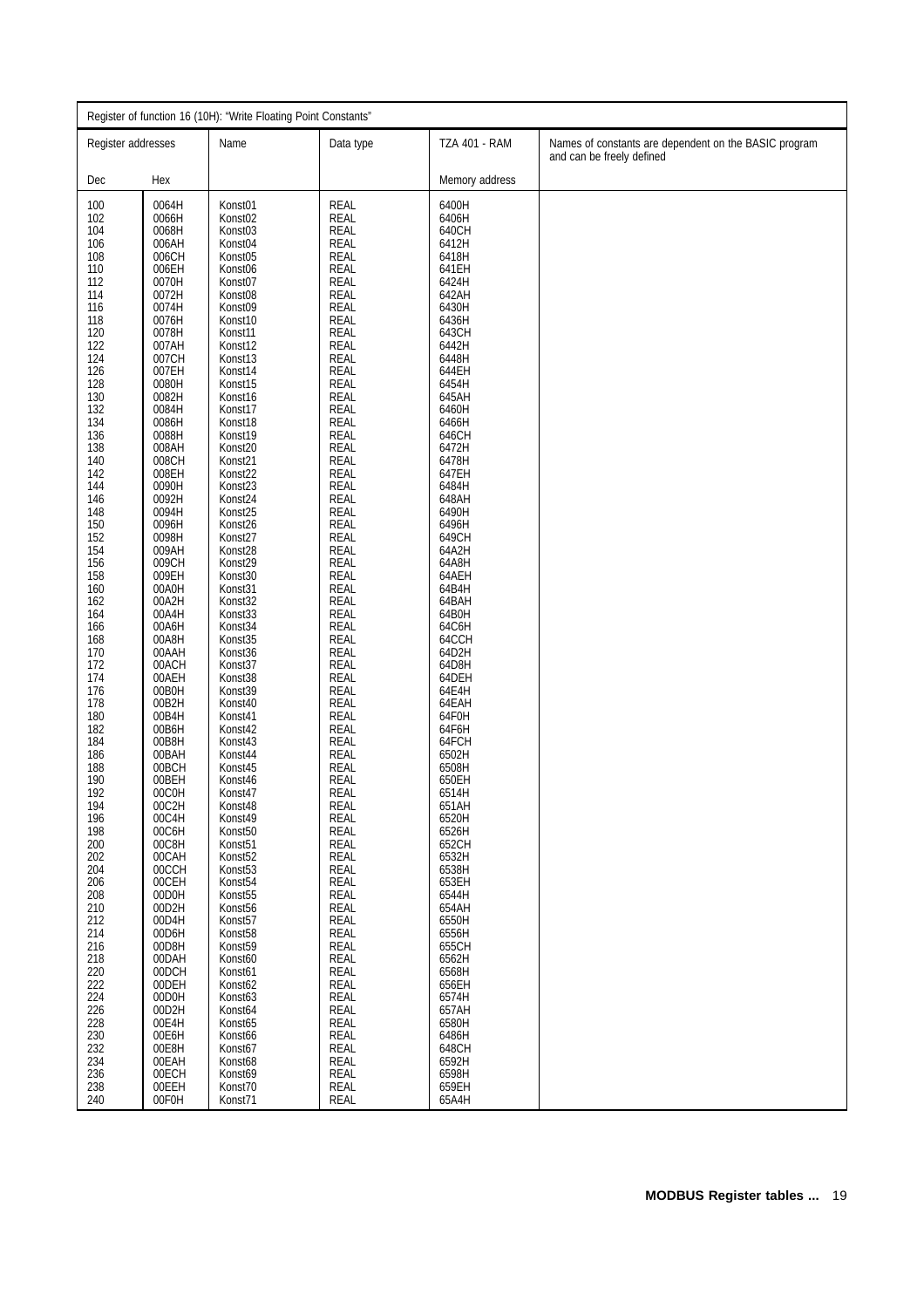# **Program Examples in C**

All subsequent examples for access to register are in C, in order to obtain an error-free example. The transmission takes place here in the RTU protocol. The functions modbus\_read() and modbus\_write() show how a telegram is geneated, all other functions show how to deal with various data formats.

## **Modbus\_read**

Read data from other Modbus subscribers (Read output register: Function 03)

```
void modbus_read(unsigned regnr, int anzahl, int *recdata)
{
inti,anz;
unsigned crc;
sendbuf[0] = mod_adr; /* Modbus target address */
sendbuf[1] = 3; /* function "Read real value from TZA 401'' */
sendbuf[2] = regnr>>8;/* Hi register address*/
sendbuf[3] = regnr; /* Lo register address*/
sendbuf[4] = 0; /* Hi numberof registers (for TZA 401 always 0)*/
sendbuf[5] = 2/* Lo number of register for TZA 401 always 2)*/crc= CRC16(sendbuf,6);
sendbuf[6] = cre;sendbuf[7] = crc>>8;
ComWrite(sendbuf,8);/* transmit 8 characters */
ComRead(receivebuf);/* receive data */
// receivebuf[0]; contains the Modbus target address
// receivebuf[1]; contains the functions code
anz = receivebuf[2];/*Number of data bytes (for TZA 401 always 4) */
// receivebuf[3+anz]; contains AElt address CRC
// receivebuf[4+anz]; contains AElt address CRC
for (i=0; i < \text{anz}; i+=2) {
recdata[i+0] = receivebuf[4+i];\text{readata}[i+1] = \text{receivebut}[3+i];}
}
```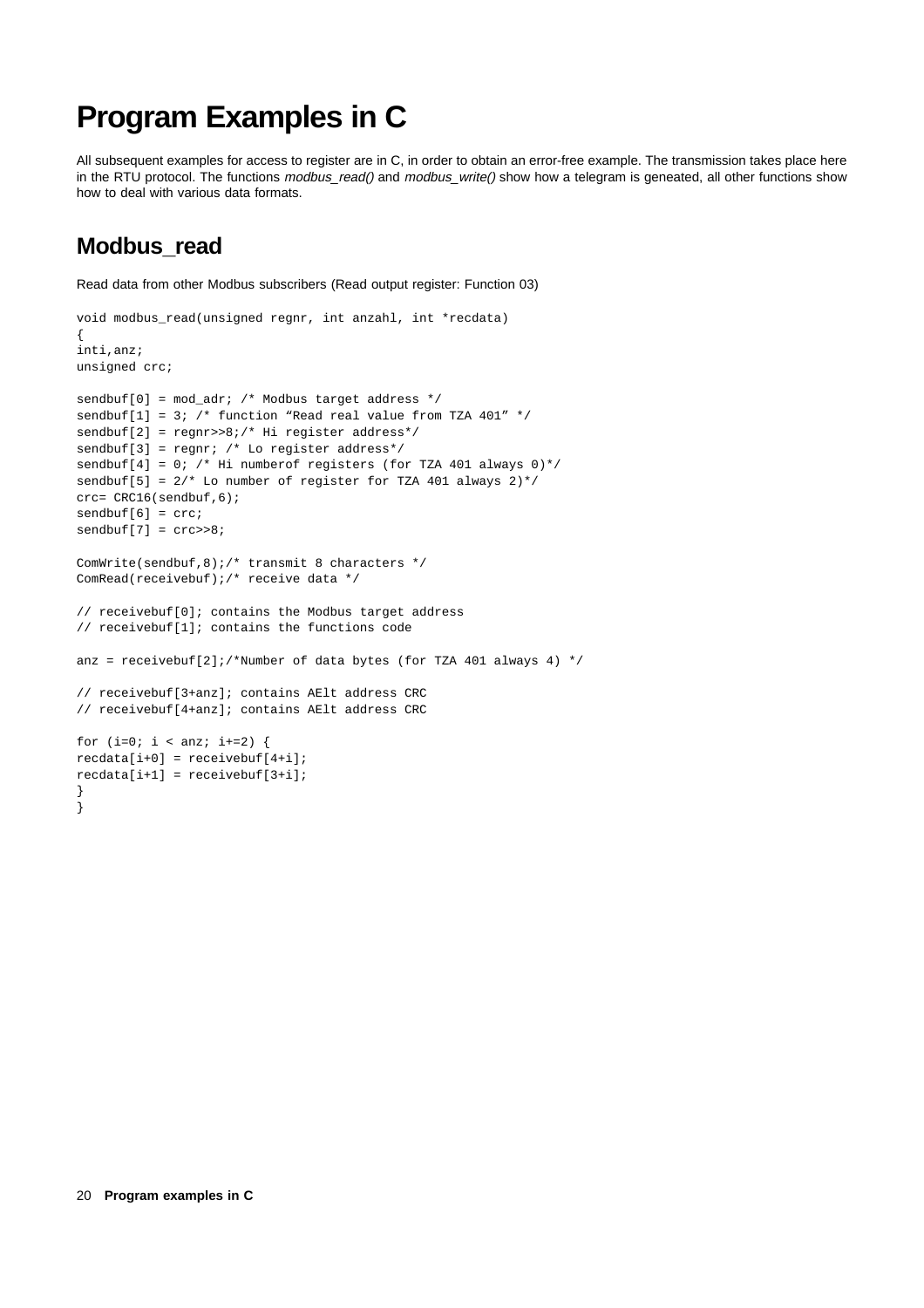### **Modbus\_write**

Send REAL data to other Modbus subscribers (write constants in TZA 401: Function 16)

```
void modbus_write(unsigned regnr, int data[0], int data[1])
{
unsigned crc;
sendbuf[00] = Stat_adr \qquad \qquad ; \qquad \qquad /* Modbus Station address*/
sendbuf[01] = 16 ; /* function write Real-Wert */
sendbuf[02] = regnr>>8 ; /* Hi register number*/<br>sendbuf[03] = regnr ; /* Lo register number */
sendbuf[03] = regnr ;<br>sendbuf[04] = 00 ;
                  sendbuff (for TZA 401 always 0) */<br>i /* Lo register number (for TZA 401 always 2) */<br>i /* Number of bytog (for TZA 401
sendbuf[05] = 02 \qquad ; \qquad /* Lo register number (for TZA 401 always 2) */
sendbuf[06] = 04 \qquad ; \qquad /* Number of bytes (for TZA 401 always 4)*/
sendbuf[07] = data[0]>8 ; /* Load Hi byte register 0 */
sendbuf[08] = data[0] ; /* Load Lo byte register 0 */
sendbuf[09] = data[1]>>8 ; /* Load Hi byte register 1 */
sendbuf[10] = data[1] ; /* Load Lo byte register1 */
crc = CRC16(sendbuf,11); /* Generate CRC check for 11 bytes */
sendbuf[11] = cre ; /* Lo Byte CRC load */
sendbuf[12] = cro>>8 ; /* Hi Byte CRC load */
comWrite(sendbuf,13) ; /* transfer 13 character */
comRead(receivebuf) ; /* receive acknowledgement */
```
}

## **Programming Example for determining the CRC Sum of the Modbus RTU Telegram**

```
unsigned short CRC16(
void *data_p/* Data range */,
unsigned len/* Data length */
)
/* let data_p calculate 16 Bit CRC (Modbus-RTU) */
{
# define POLYNOM 0x0A001
int i,j;
unsigned shortcrc = 0xffff;
unsigned char *_{p} = data_p;
for (j=0; j < len; j++) { / /* for entire buffer */
for (crc \texttt{``="p++},i=0;i < 8; i++) {/* for one byte */
if ((crc & 0x0001))
\text{crc} = (\text{crc} >> 1) ^ POLYNOM;
else
crc \gg=1;
}
}
return (crc);
}
```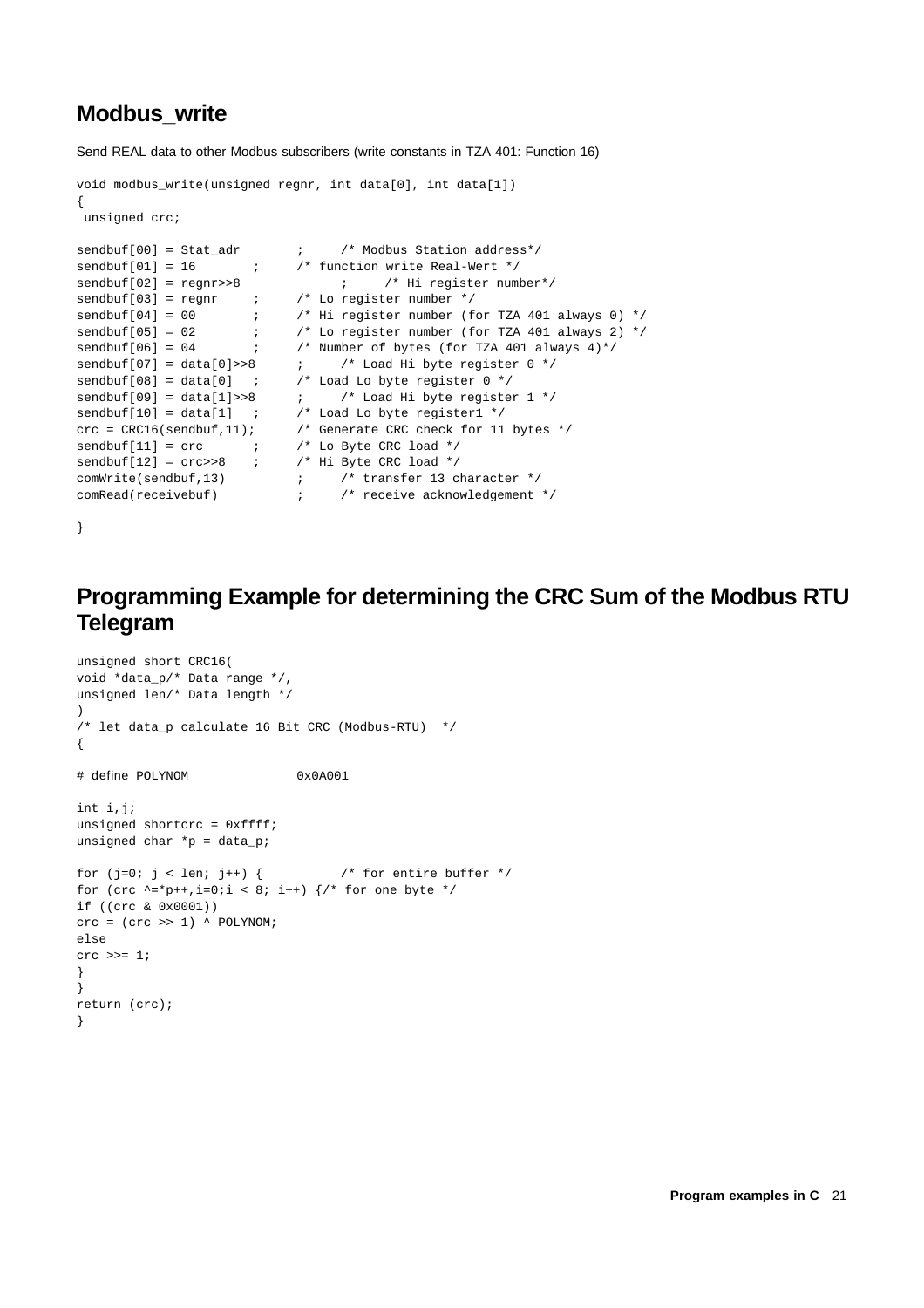### **Count "Thermal Power P" (Program P761) Determine with Pair of Register (W, Register 0..1)**

```
void read_float_split_merge()
{
float *fval;
int recdata[30];
modbus read(0, 2, &recdata[0]);
fval = (void *)&recdata[0];
printf("Float-Register 0/1 :float =%6.3f", *fval);
}
Determine signal value dp1 input (program P761) with pair of register
(dp1, Register 74..75)
void read_float_split_merge()
{
float *fval;
int recdata[30];
modbus_read(74, 2, &recdata[0]);
fval = (void * )&recdata[0];
printf("Float-Register 74/75 :float =%6.3f", *fval);
}
```
### **Write REAL Constant1 into Register Address 100 (Register 100/101)**

```
void write_float_split_merge()
{
float value;
unsigned long*pdata;
int data[2];
wert= 123.4567;
pdata = (void *)&wert;
data[0] = (unsigned) (*pdata & 0xFFFF);
data[1] = (unsigned) (*pdata >>16);
modbus_write(100,data[0],data[1]);
}
```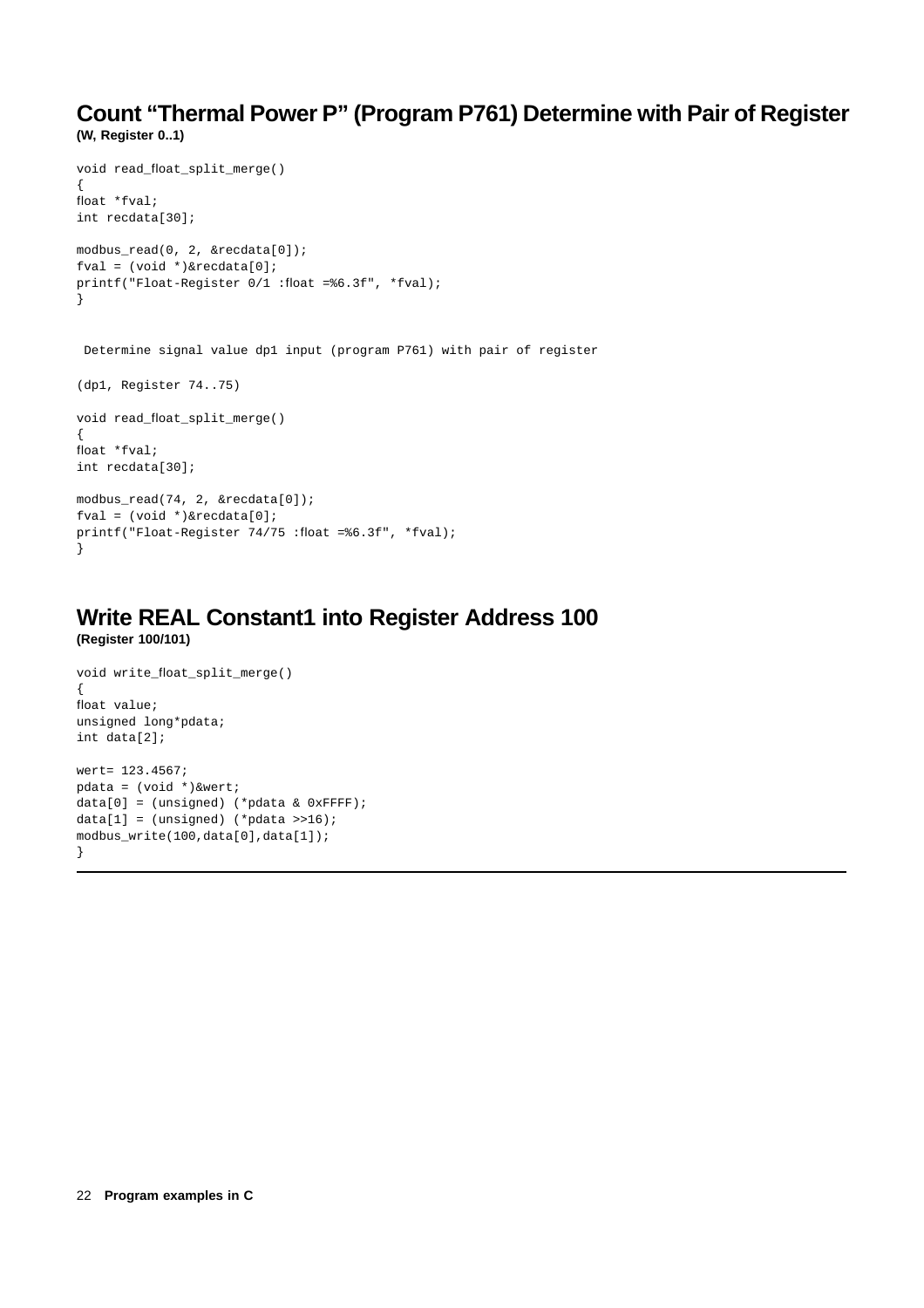# **Program Examples in Quickbasic 4.5**

## **IEEE Value Calculation by Means of MKS\$ and the CSV Function**

```
'Demo program for editing the IEEE value display
'in Quick-Basic 4.5
'uses the Quick-Basic functions MKS$ and CVS
\mathbf{1}_{-1} , \mathbf{1}_{-1} , \mathbf{1}_{-1} , \mathbf{1}_{-1} , \mathbf{1}_{-1} , \mathbf{1}_{-1} , \mathbf{1}_{-1} , \mathbf{1}_{-1} , \mathbf{1}_{-1} , \mathbf{1}_{-1} , \mathbf{1}_{-1} , \mathbf{1}_{-1} , \mathbf{1}_{-1} , \mathbf{1}_{-1} , \mathbf{1}_{-1} , \mathbf{1}_{-1}DECLARE FUNCTION BIN.AER$ (z$)
DECLARE FUNCTION HEX2$ (x)
CT.CDO
INPUT "Real value (E = End) "; real value$
IF UCASE$(Real value$) = "E" THEN END
Real value! = VAL(Real value$)
'-------------------------------------------------------
'Condition:
                                             '-------------------------------------------------------
' Real value in IEEE display
IEEE$ = MKS$(Real value!) '4 Byte string
FOR I = 0 TO 3
Byte(I) = ASC(MID$(IEEE$, I + 1, 1))NEXT
Date0& = Byte(1) * 256 + Byte(0)Date1\& = Byte(3) * 256 + Byte(2)
'These 2 words must be correctly integrated into the send telegram
'-------------------------------------------------------
'Control displays
IEEE$ = HEX2$ (Byte(3)) + HEX2$ (Byte(2))IEEE$ = IEEE$ + HEX2$ (Byte(1)) + HEX2$ (Byte(0))PRINT IEEE$; " ="; BIN.AER$(IEEE$)
'=======================================================
'Recalculate
 '-------------------------------------------------------
'received were bytes(0) to bytes(3)
'-------------------------------------------------------
IEEEHEX$ = ""
FOR I = 0 TO 3
IEEEHEX$ = IEEEHEX$ + CHR$(Byte(I))
NEXT
Realwert! = CVS(IEEEHEX$)
PRINT "Recalculation = "; Real value!
LOOP
'----------------------------------------
'Conversion of a hex numeral in binary display
 '---------------------------------------------------
FUNCTION BIN.AER$ (z$)
DEFINT A-Z
FOR I = 1 TO LEN(z$)x1\ = ""
x^* = \text{VAL}("&H" + \text{MID$}(z$, I, 1))DO UNTIL x^* = 0Y$ = LTRIM$(STR$(x% MOD 2))
x^* = x^* \ \ 2x1\ = Y\ + x1\LOOP
x1\ = RIGHT$("0000" + x1\ , 4)
x\hat{S} = x\hat{S} + " " + x1\hat{S}NEXT
BIN.AER$ = x$END FUNCTION
'----------------------------------------
DEFSNG A-Z
'Display the hex figures in 2 digits
'----------------------------------------
FUNCTION HEX2$ (x)
HEX2$ = RIGHTS("00" + HEXS(x), 2)END FUNCTION
```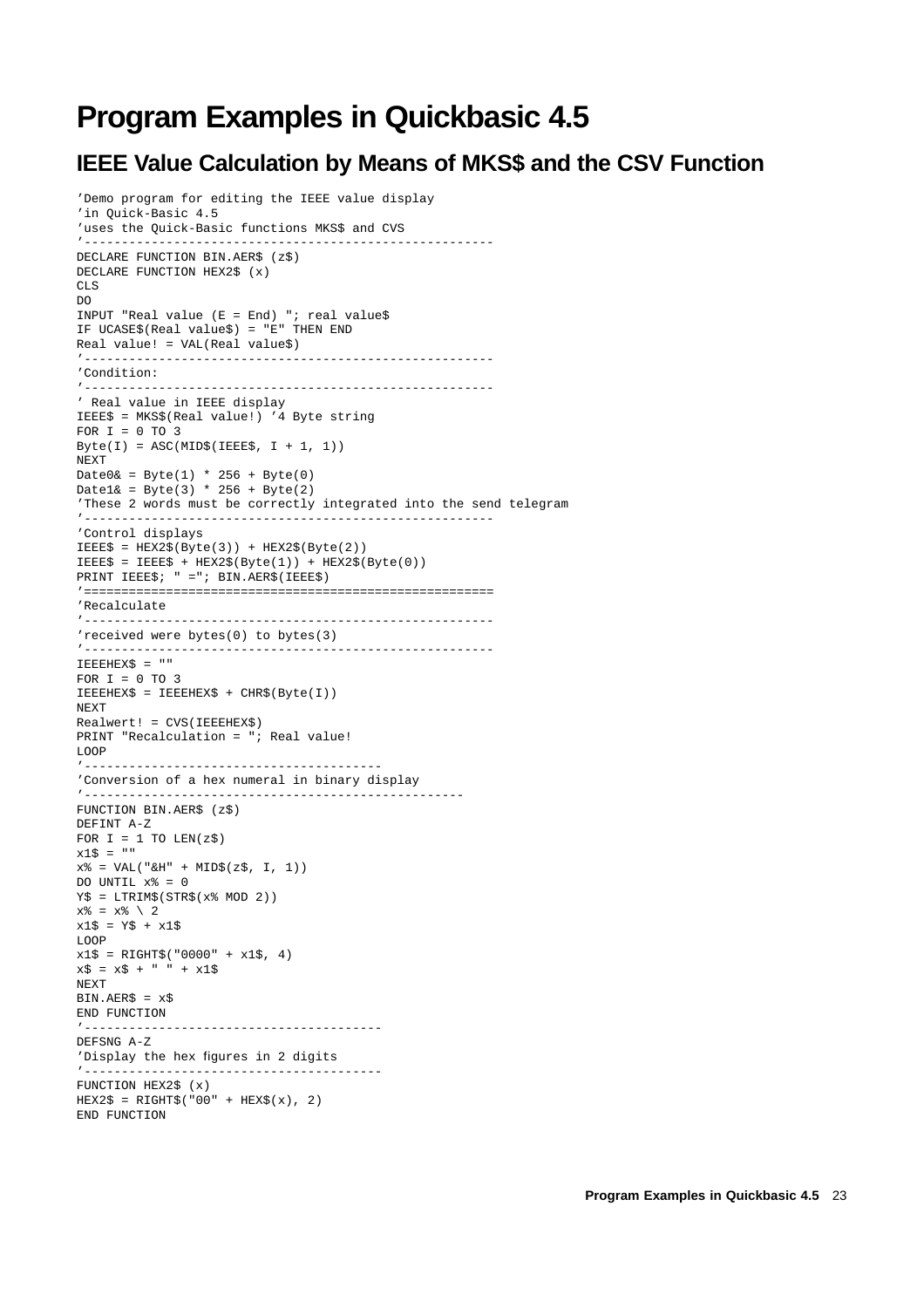### **IEEE Value Calculation Without Special Functions**

```
'Demo program for editing the IEEE value display
'in Quick-Basic 4.5 Version 1.0
'-------------------------------------------------------
DECLARE FUNCTION BIN.AER$ (z$)
CT.SDO UNTIL i = 127
INPUT "Real value (e = ende) "; Real value$
IF UCASE$(Real value$) = "E" THEN END
RealWert! = VAL(Real value$)
 '----------------------------------------------------------
'Conditioning:
'==========================================================
'Separate preceding sign
Preceding sign = 0
IF RealWert! < 0 THEN
RealWert! = Real valuet! *(-1)Preceding singn = -1
END IF
 '----------------------------------------------------------
'Determine exponents
Exponent = 0X! = Real value!
IF X! > 1 THENDO UNTIL X! < 1
X! = X! / 2Exponent% = Exponent% + 1
LOOP
Exponent% = Exponent% - 1
ELSE
DO UNTIL X! > 1
X! = X! * 2Exponent% = Exponent% - 1
LOOP
PRINT Exponent%
END IF
              '----------------------------------------------------------
'Determine mantissa
Mantissa = Real value! * (2 \land (23 - Exponent%))
Mantissa = Mantissa AND &H7FFFFF
 '----------------------------------------------------------
'Determine words and bytes for telegram
Exponent% = (Exponent% + &H7F) * 128
Date0 = Mantissa MOD &H10000
Date1 = Mantissa \ &H10000 + Exponent%
Byte(0) = Date0 MOD 256Bvte(1) = Date0 \setminus 256Byte(2) = Date1 MOD 256Byte(3) = Date1 \ 256 + ((-1) * preceding sign) * \&H80
 '-------------------------------------------------------
'Control display
PRINT "IEEE value: ";
FOR i = 3 TO 0 STEP -1PRINT BIN.AER$(HEX$(Byte(i)));
NEXT
PRINT
'=======================================================
'Recalculate
           '-------------------------------------------------------
'Received were bytes(0) to byte(3)
'-------------------------------------------------------
'Preceding sign is coded in bit 7 of byte(3)
Preceding sign = 1
IF (Byte(3) AND &H80) = &H80 THEN preceding sign = -1
'-------------------------------------------------------
'Determine exponent from bit 6 to 0 from byte(3)
'and bit 8 from byte(2)
Exponent = (Byte(3) AND kH7F) * 2 + (Byte(2) \setminus 128)'-------------------------------------------------------
'Determine mantissa:
'Set bit 7 of byte(3),
```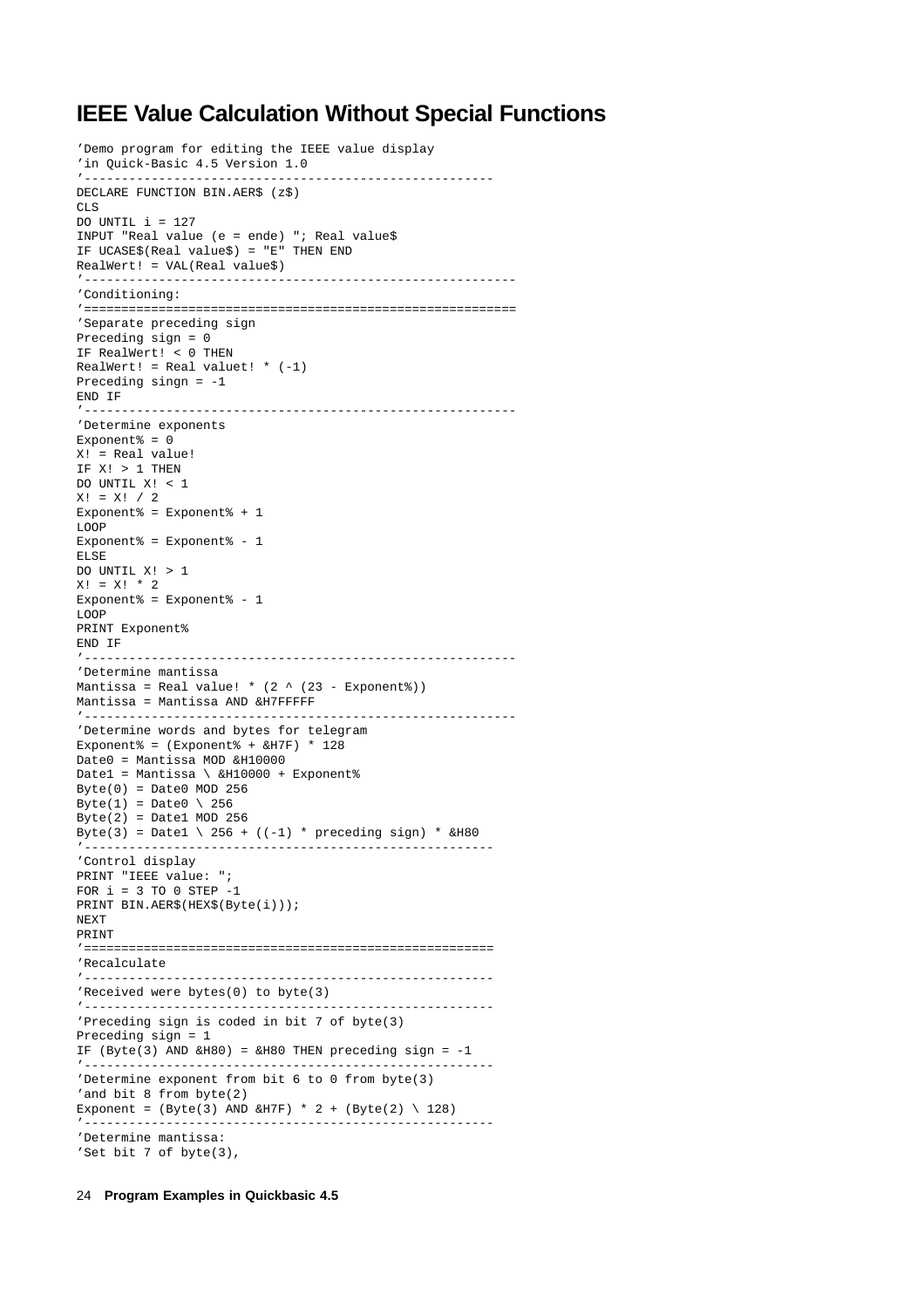```
'Calculate mantissa from byte(0) to Byte(3)
Mantissa = (Byte(2) OR &H80) * &H10000Mantissa = Mantissa + Byte(1) * &H100 + Byte(0)'-------------------------------------------------------
Real value! = Sign * Mantissa / (2 \land (23 - (Exponent - \&H7F)))PRINT "Recalculation = "; Real value!
LOOP
          '---------------------------------------------------
'Conversion of a hex numeral in binary display
'---------------------------------------------------
FUNCTION BIN.AER$ (z$)
DEFINT A-Z
FOR i = 1 TO LEN(z\hat{S})
x1\ = ""
X^* = VAL("&H" + MID$(z$, i, 1))DO UNTIL X% = 0
Y\ = LTRIM\(STR\(X\ MOD 2))
X<sup>o</sup> = X<sup>o</sup> \setminus 2x1\ = Y\ + x1\LOOP
x1\ = RIGHT$("0000" + x1\, 4)
X\ = X\ + " " + x1\NEXT
BIN.AER$ = X$END FUNCTION
```
### **Calculated Examples**

Exponent on Basis 2 is calculated by repeatedly multiplying with 2 or by dividing by 2 until a 24-digit binary value with 1 as topmost (left) is produced. This 1 is suppressed in the IEEE display.

```
Decim. hexadecimal binary
s/Exponent /Value /
-1,0BF 80 00 00 1011 1111 1000 0000 0000 0000 0000 0000
-0,5BF 00 00 00 1011 1111 0000 0000 0000 0000 0000 0000
-0,4BE CC CC CD 1011 1110 1100 1100 1100 1100 1100 1101
-0,3BE 99 99 9A 1011 1110 1001 1001 1001 1001 1001 1010
-0,2BE 4C CC CD 1011 1110 0100 1100 1100 1100 1100 1101
-0,1BD CC CC CD 1011 1101 1100 1100 1100 1100 1100 1101
 0,000 00 00 00 0000 0000 0000 0000 0000 0000 0000 0000
 0,13D CC CC CD 0011 1101 1100 1100 1100 1100 1100 1101
 0,23E 4C CC CD 0011 1110 0100 1100 1100 1100 1100 1101
 0,33E 99 99 9A 0011 1110 1001 1001 1001 1001 1001 1010
0,43E CC CC CD 0011 1110 1100 1100 1100 1100 1100 1101
0,53F 00 00 00 0011 1111 0000 0000 0000 0000 0000 0000
1,03F 80 00 00 0011 1111 1000 0000 0000 0000 0000 0000
10,041 20 00 00 0100 0001 0010 0000 0000 0000 0000 0000
```
### **Calculation of the CRC checksum**

```
'Basic program for calculating the CRC checksum for Modbus-RTU telegrams
'Quickbasic 4.5 Version 1.0
                                     '-----------------------------------------------------------
DECLARE FUNCTION HEX2$ (x!)
CLS<sup>S</sup>
MaxI = 2PRINT "input of the telegram bytes in Hex 05H or decimal 5"
PRINT "uniformly separated by blanks or decimal points"
DO
INPUT Tel$
i=1
L = LEN(Tel$)T = UCASES(Te1S)DO UNTIL Tel$ = ""
Tel$ = LTRIM$(Tel$)
```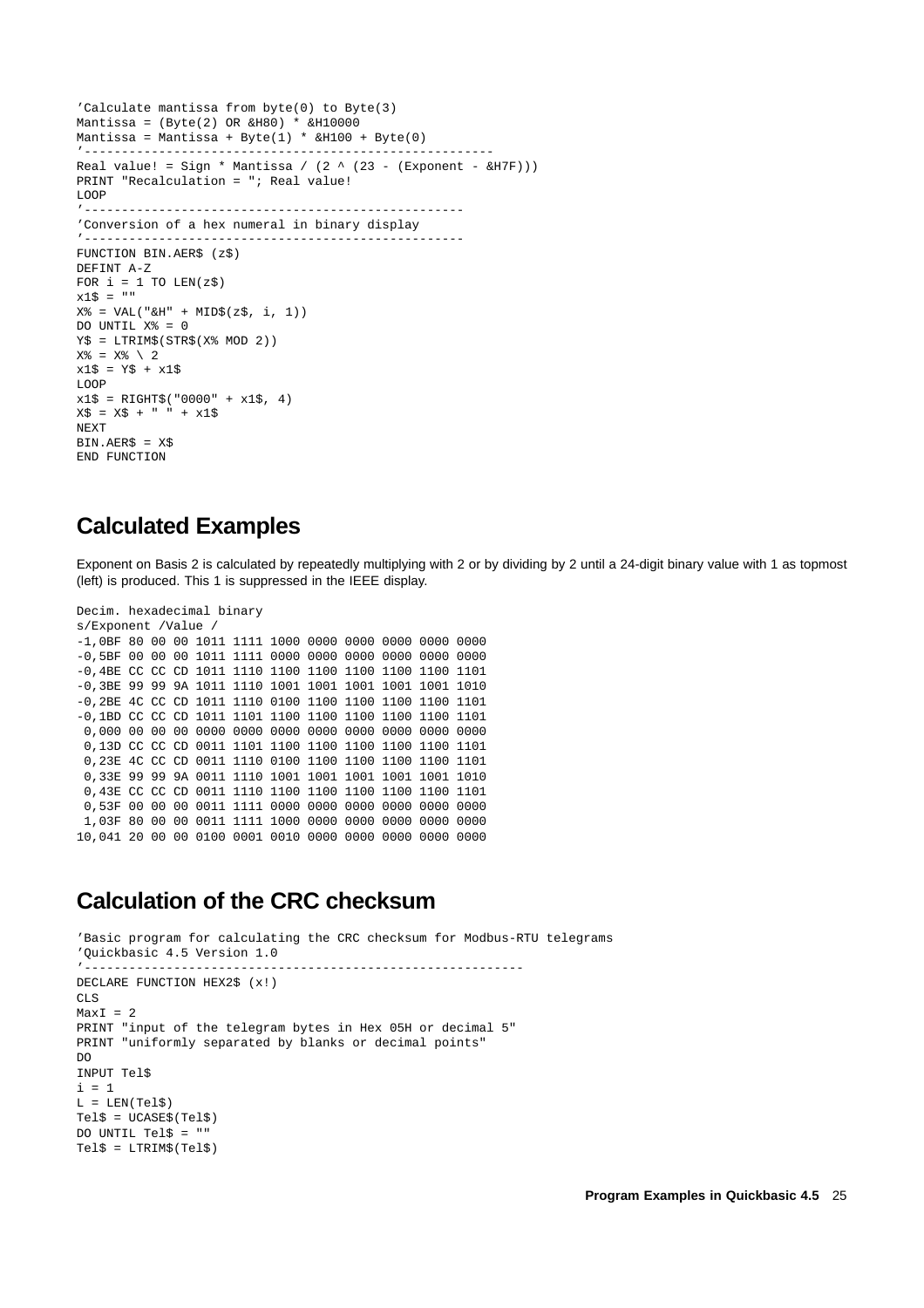```
x = INSTR(Tel\, " ") + INSTR(Tel\, ", ")
IF x > 4 THEN Error = 1: EXIT DO
IF x > 0 THEN
BvteS(i) = LEFTS(TelS, x)Tel$ = RIGHT$(Tel$, LEN(Tel$) - x + 1)ELSE
Bytes(i) = Tel$Tel$ = ""END IF
Byte$(i) = RTRIM$(Byte$(i))
IF RIGHT$(Byte$(i), 1) <> "H" THEN
Byte$(i) = HEX2$(VAL(Byte$(i)))
ELSE
Byte\$(i) = LEFT\$(Byte\$(i), 2)END IF
IF HEX2$(VAL("&H" + Byte$(i))) <> Byte$(i) THEN error = 1: EXIT DO
i = i + 1LOOP
IF error = 0 THEN EXIT DO
SOUND 1000, .03
LOOP
MaxI = i - 1x_{\text{A}} = 65535FOR i = 1 TO MaxI
y& = (VAL(T&H'' + Byte\zeta(i))) XOR x&n = 1D<sub>O</sub>DO
r = y& MOD 2
y& = y& - r
y& = y& / 2IF ABS(r) = 1 THEN EXIT DO
n = n + 1IF (n = 9) AND (i = MaxI) THEN EXIT FOR
IF n = 9 THEN EXIT DO
LOOP
IF n < 9 THEN
y& = y& XOR 40961
n = n + 1END IF
IF n = 9 THEN
IF (i = MaxI) THEN EXIT FOR
EXIT DO
END IF
LOOP
x& = y&NEXT
PRINT "CRC ="; HEX\(y\); " Hex"
PRINT " must be in serial sequence "; HEX2$(y& MOD 256);
" "; HEX2$(y& \ 256);
PRINT " incorporate in the telegram !"
FUNCTION HEX2$ (x)
HEX2$ = RIGHT$('00" + HEX$(x), 2)END FUNCTION
```